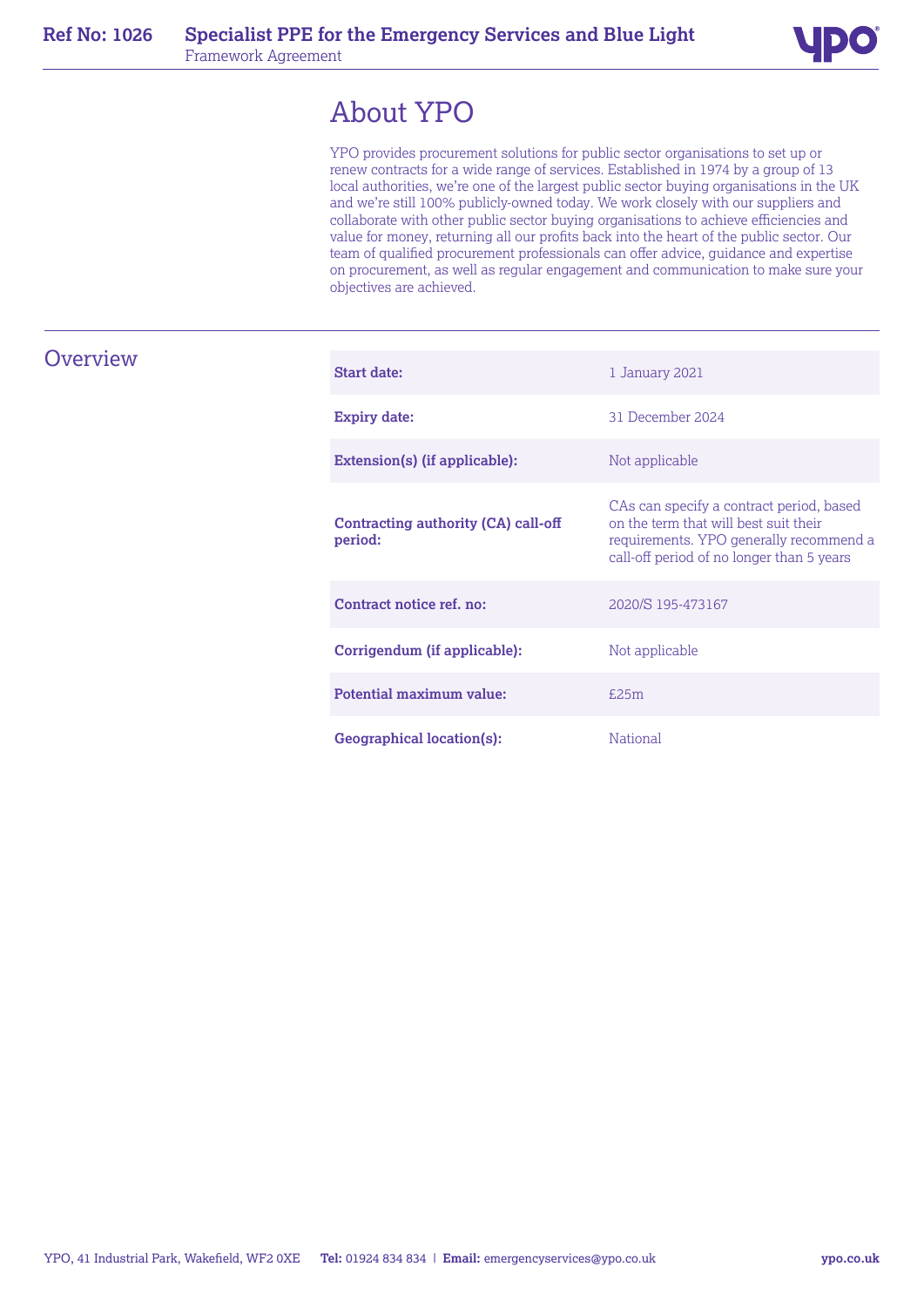

# Lot structure

| <b>LOT</b> | <b>DESCRIPTION</b>                                                | <b>METHOD OF CALL-OFF</b> |
|------------|-------------------------------------------------------------------|---------------------------|
| 1          | FIREFIGHTER STRUCTURAL TUNICS AND<br><b>TROUSERS</b>              | Further competition       |
| 2          | FIREFIGHTER WILDLAND TUNICS AND TROUSERS                          | Further competition       |
| 3          | FIREFIGHTER RESCUE TUNICS AND TROUSERS                            | Further competition       |
| 4          | FIREFIGHTER USAR/TECHNICAL TUNICS AND<br><b>TROUSERS</b>          | Further competition       |
| 5          | FIREFIGHTER HIGH VOLUME PUMP JACKET AND<br><b>OVERTROUSERS</b>    | Further competition       |
| 6          | FIREFIGHTER HELMETS AND ASSOCIATED<br><b>PRODUCTS</b>             | Further competition       |
| 7          | <b>FIREFIGHTER GLOVES</b>                                         | Further competition       |
| 8          | FIREFIGHTER BOOTS AND SPECIALIST<br><b>FOOTWEAR</b>               | Further competition       |
| 9          | <b>FIREFIGHTERS HOODS</b>                                         | Further competition       |
| 10         | FIREFIGHTER COMPLETE HEAD TO TOE<br><b>ENSEMBLE</b>               | Further competition       |
| 11         | FIREFIGHTER FULLY MANAGED SERVICE                                 | Further competition       |
| 12         | <b>DECONTAMINATION</b>                                            | Further competition       |
| 13         | POLICE SPECIALIST PPE - FIREARMS OFFICER                          | Further competition       |
| 14         | POLICE SPECIALIST PPE - MOTORCYCLIST WEAR                         | Further competition       |
| 15         | POLICE SPECIALIST PPE - CYCLIST WEAR                              | Further competition       |
| 16         | SPECIALIST POLICE GLOVES AND GAUNTLETS                            | Further competition       |
| 17         | POLICE BOOTS AND SPECIALIST POLICE<br><b>FOOTWEAR</b>             | Further competition       |
| 18         | SPECIALIST POLICE HEADWEAR AND HELMETS<br>AND ASSOCIATED PRODUCTS | Further competition       |
| 19         | SPECIALIST POLICE PPE - PUBLIC ORDER<br>PROTECTIVE CLOTHING       | Further competition       |
| 20         | BODY ARMOUR (INCLUDING MANAGED SERVICE<br>OPTION)                 | Further competition       |
| 21         | <b>FLAME RETARDENT WEAR</b>                                       | Further competition       |
| 22         | MOUNTED BRANCH PPE                                                | Further competition       |
| 23         | AMBULANCE TECHNICIAN HELMETS AND<br>ASSOCIATED PRODUCTS           | Further competition       |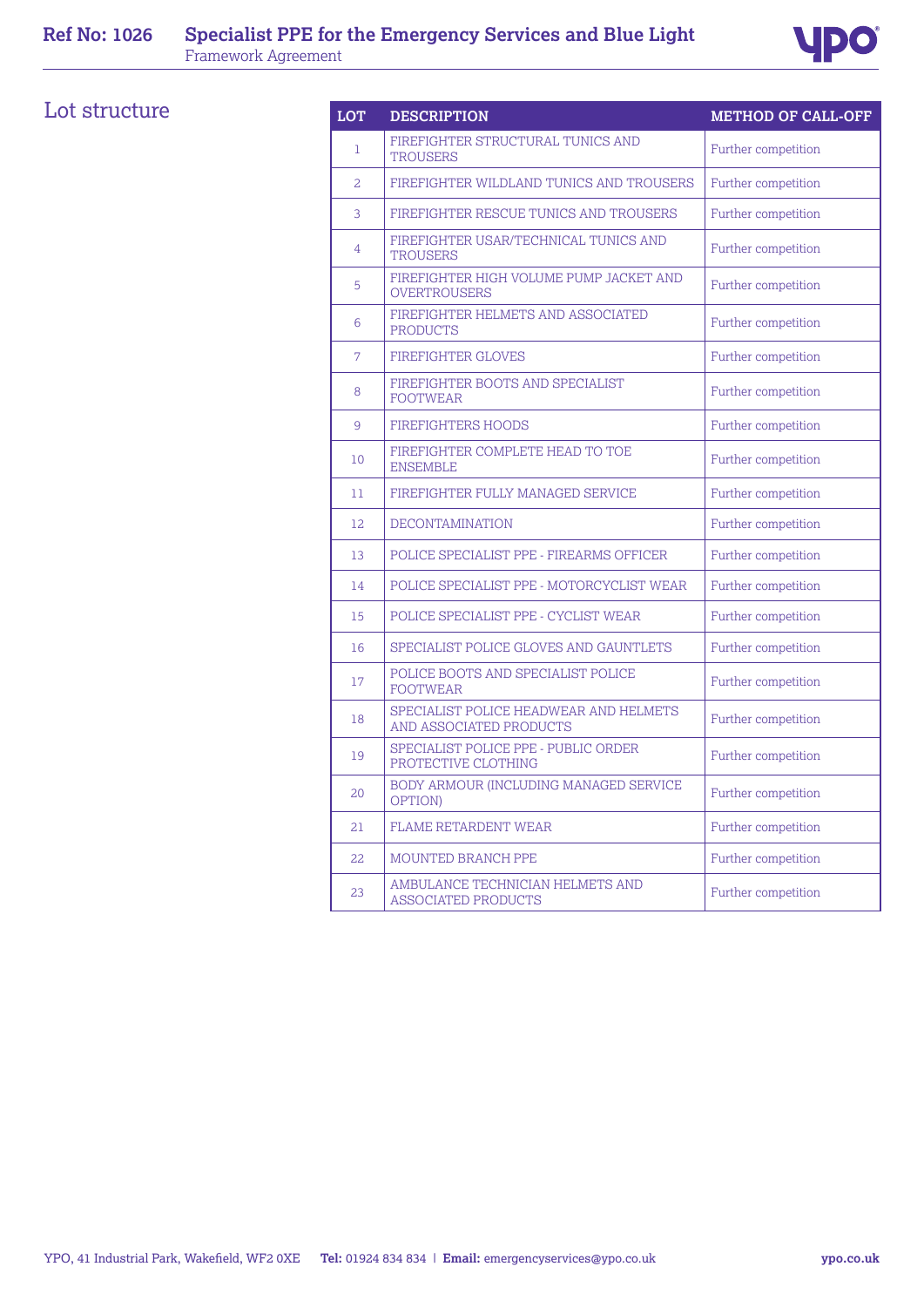# Specification set out at ITT and award

Potential providers were required to demonstrate/provide the following for each lot bid for at award stage as set out in the complete specification advertised at ITT:

- Manufacturers specification and image for each item supplied as per mandatory question 10.2 within the ITT. These documents were to clearly identify the item and its characteristics and must have highlighted the minimum levels of protection being offered, so that it could be judged whether it met with the requirements of the specification
- Use, care, inspection and full maintenance instructions as required by the PPE regulations 2019
- Certificates of Conformity and supporting test information to validate claims made for the product

At further competition stage customers are to provide a detailed technical specification outlining their exact requirements and seek for relevant technical supporting evidence such as the above.

Providers who have been awarded onto this category will be able to opt-out of any further competition opportunity if they are unable to meet the customers full requirements and/ or specification.

# **LOT 1 - FIREFIGHTER STRUCTURAL TUNICS AND TROUSERS**

### **DESCRIPTION**

YPO are looking for providers to be appointed onto this framework for the provision of:

- Firefighter Structural Tunics
- Firefighter Structural Trousers

#### **REQUIREMENTS**

All garments provided within this lot must conform and comply to all relevant and/or equivalent up to date standards and test methods as a minimum including any recent or ongoing standards that are currently in the process of being updated including (but not limited to):

- BS EN 469:2020 Protective Clothing for Firefighters
- BS EN ISO 13688:2013 Protective Clothing. General Requirements

The exact standards will be specified by the customer at further competition stage.

# **LOT 2 - FIREFIGHTER WILDLAND TUNICS AND TROUSERS**

## **DESCRIPTION**

- YPO are looking for providers to be appointed onto this framework for the provision of:
- Firefighter Wildland Tunics
- Firefighter Wildland Trousers

## **REQUIREMENTS**

All garments provided within this lot must conform and comply to all relevant and/or equivalent up to date standards and test methods as a minimum including any recent or ongoing standards that are currently in the process of being updated including (but not limited to):

- BS EN 469:2020 ‑ Protective Clothing for Firefighters
- BS EN ISO 13688:2013 ‑ Protective Clothing. General Requirements
- EN ISO 15384:2020 Protective Clothing for Firefighters. Wildland
- The exact standards will be specified by the customer at further competition stage.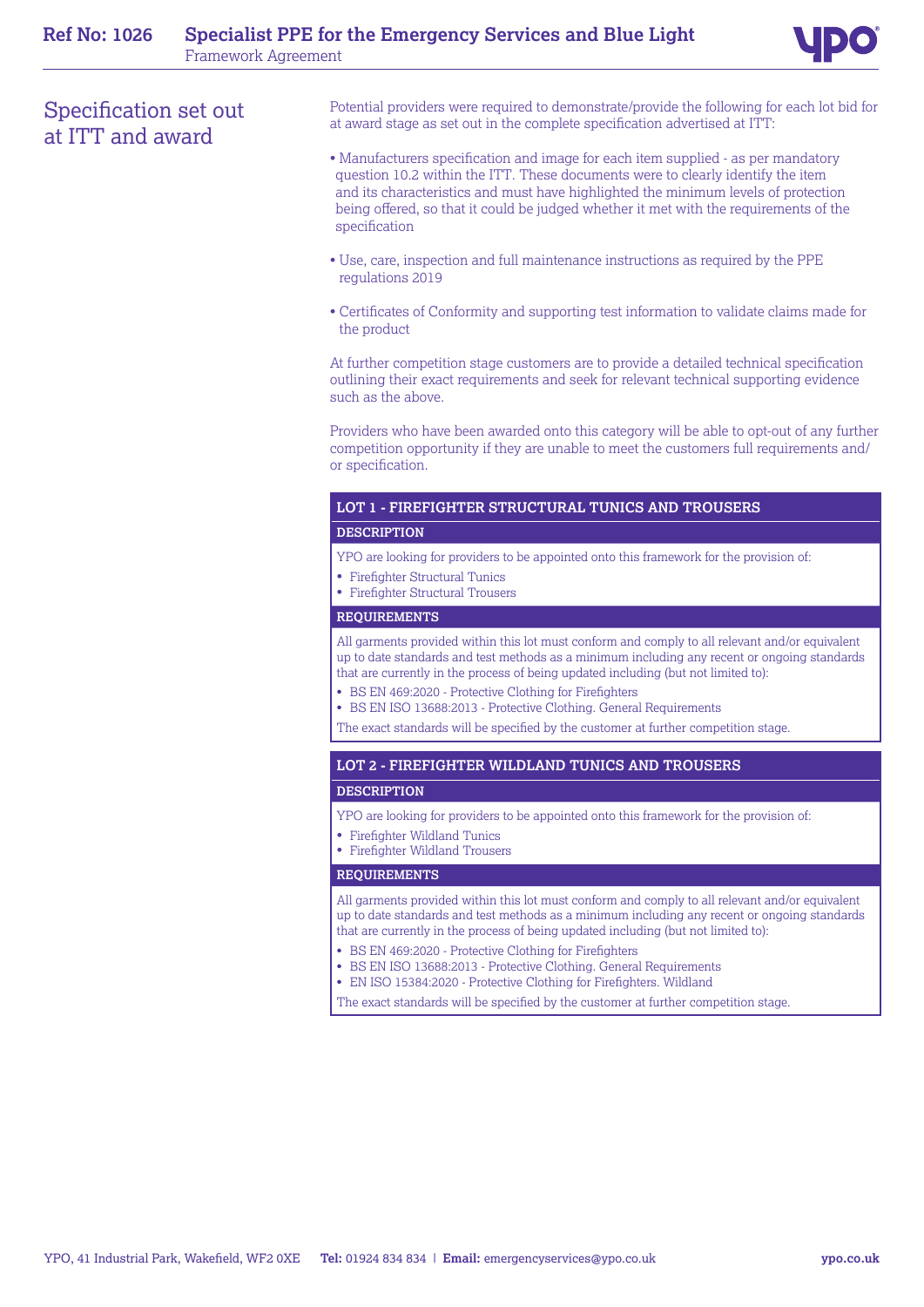

# **LOT 3 - FIREFIGHTER RESCUE TUNICS AND TROUSERS**

#### **DESCRIPTION**

#### YPO are looking for providers to be appointed onto this framework for the provision of:

- Firefighter Rescue Tunics
- Firefighter Rescue Trousers

#### **REQUIREMENTS**

All garments provided within this lot must conform and comply to all relevant and/or equivalent up to date standards and test methods as a minimum including any recent or ongoing standards that are currently in the process of being updated including (but not limited to):

- BS EN 16689:2017 Protective Clothing for Firefighters. Technical Rescue
- The exact standards will be specified by the customer at further competition stage.

## **LOT 4 - FIREFIGHTER USAR/TECHNICAL TUNICS AND TROUSERS**

#### **DESCRIPTION**

- YPO are looking for providers to be appointed onto this framework for the provision of:
- Firefighter USAR/Technical Tunics
- Firefighter USAR/Technical Trousers

#### **REQUIREMENTS**

All garments provided within this lot must conform and comply to all relevant and/or equivalent up to date standards and test methods as a minimum including any recent or ongoing standards that are currently in the process of being updated including (but not limited to):

- BS EN 16689:2017 Protective Clothing for Firefighters. Technical Rescue
- The exact standards will be specified by the customer at further competition stage.

# **LOT 5 - FIREFIGHTER HIGH VOLUME PUMP JACKET AND OVER-TROUSERS DESCRIPTION**

- YPO are looking for providers to be appointed onto this framework for the provision of:
- Firefighter HVP Jacket
- Firefighter HVP Trousers

#### **REQUIREMENTS**

All garments provided within this lot must conform and comply to all relevant and/or equivalent up to date standards and test methods as a minimum including any recent or ongoing standards that are currently in the process of being updated including (but not limited to):

- BS EN ISO 20471:2013 + A1:2016 High Visibility Clothing
- BS EN 343:2019 Protective Clothing. Protection against Rain

The exact standards will be specified by the customer at further competition stage.

# **LOT 6 - FIREFIGHTER HELMETS AND ASSOCIATED PRODUCTS**

### **DESCRIPTION**

YPO are looking for providers to be appointed onto this framework for the provision of:

- Firefighter Helmets
- Associated Products such as Torches, Storage Bags and Covers

#### **REQUIREMENTS**

All garments provided within this lot must conform and comply to all relevant and/or equivalent up to date standards and test methods as a minimum including any recent or ongoing standards that are currently in the process of being updated including (but not limited to):

- BS EN 443:2008 Helmets for firefighting in buildings and other structures
- BS EN 16471:2014 Firefighters Helmets. Helmets for Wildland fire fighting
- BS EN 16473:2014 Firefighters Helmets. Helmets for Technical Rescue
- BS EN 14458:2018 Personal Eye Equipment
- BS EN 166:2002 Personal Eye Protection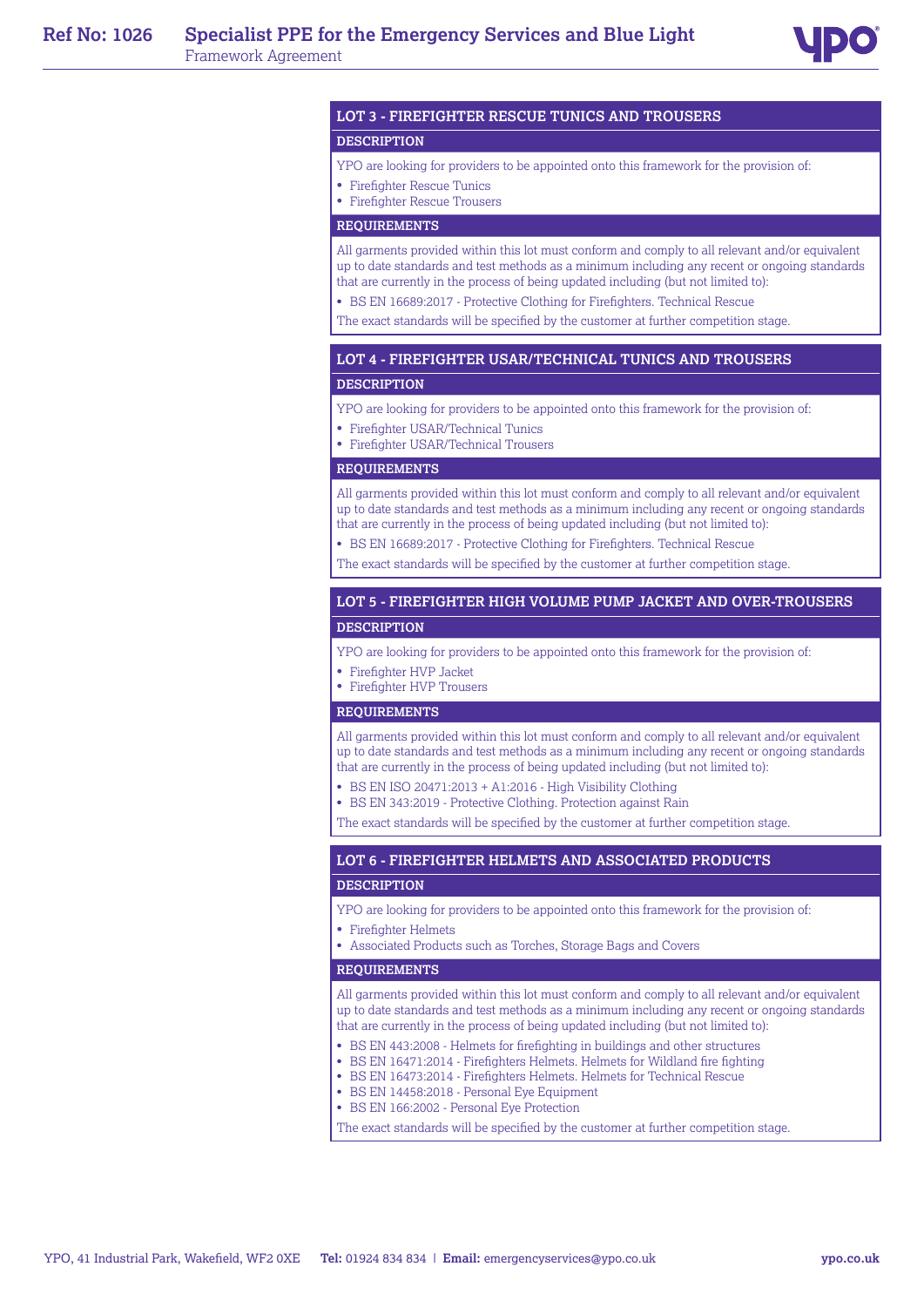

#### **LOT 7 - FIREFIGHTER GLOVES**

#### **DESCRIPTION**

YPO are looking for providers to be appointed onto this framework for the provision of:

• Firefighter HVP Gloves

# **REQUIREMENTS**

All garments provided within this lot must conform and comply to all relevant and/or equivalent up to date standards and test methods as a minimum including any recent or ongoing standards that are currently in the process of being updated including (but not limited to):

• BS EN 659:2003 +A1 2009 - Protective gloves for firefighters

The exact standards will be specified by the customer at further competition stage.

#### **LOT 8 - FIREFIGHTER BOOTS AND SPECIALIST FOOTWEAR**

#### **DESCRIPTION**

YPO are looking for providers to be appointed onto this framework for the provision of:

- Firefighter Boots
- Specialist Footwear such as Water Rescue Boots

#### **REQUIREMENTS**

All garments provided within this lot must conform and comply to all relevant and/or equivalent up to date standards and test methods as a minimum including any recent or ongoing standards that are currently in the process of being updated including (but not limited to):

- BS EN 15090:2012 Footwear for Firefighters
- BS EN ISO 20345:2011 Personal Protective Equipment. Safety Footwear
- The exact standards will be specified by the customer at further competition stage.

### **LOT 9 - FIREFIGHTER HOODS**

#### **DESCRIPTION**

YPO are looking for providers to be appointed onto this framework for the provision of:

# • Firefighter Hoods

# **REQUIREMENTS**

All garments provided within this lot must conform and comply to all relevant and/or equivalent up to date standards and test methods as a minimum including any recent or ongoing standards that are currently in the process of being updated including (but not limited to):

• BS EN 13911:2017 – Protective Clothing for Firefighters. Fire Hoods

The exact standards will be specified by the customer at further competition stage.

#### **LOT 10 - FIREFIGHTER COMPLETE HEAD TO TOE ENSEMBLE**

#### **DESCRIPTION**

YPO are looking for providers to be appointed onto this framework for the provision of:

• Complete Head to Toe Ensemble

#### **REQUIREMENTS**

All garments provided within this lot must conform and comply to all relevant and/or equivalent up to date standards and test methods as a minimum including any recent or ongoing standards that are currently in the process of being updated including (but not limited to):

• As per standards stated within lots 1 - 9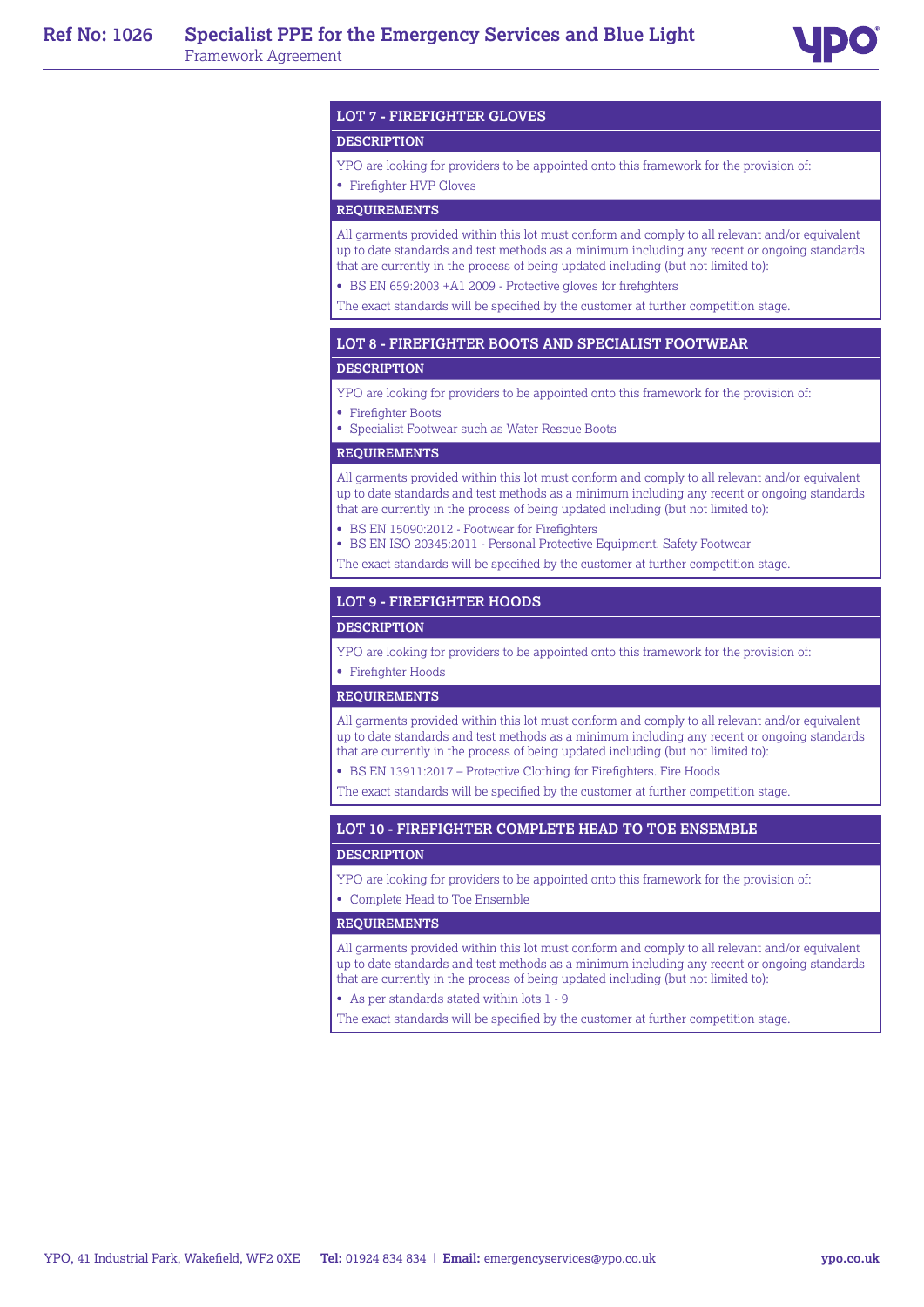

# **LOT 11 - FIREFIGHTER FULLY LEASED MANAGED SERVICE**

#### **DESCRIPTION**

YPO are looking for providers to be appointed onto this framework for the provision of: **Firefighter Fully Leased Managed Service** 

Potential providers are required to demonstrate/provide evidence at award stage that they are able to meet the following service specification as a minimum:

#### • **Measuring service**

Provision (if required) of a comprehensive measuring service to all wearers to ensure they will be fitted with head to toe 'fit for purpose' PPE, with detailed instructions of actual fitting procedure.

#### • **Project plan**

Provision (if required) of a project plan for the sizing and implementation of this service indicating time period (taking in to account measuring to take place within the wearers working environment during normal shift/drill hours for both whole time and retained stations).

#### • **Wardrobe management**

Provision (if required) of an electronic 'wardrobe management' system, to record details of wearers measurements, sizes and requirements, operational location, service number, contact details, delivery location details and to ensure this information is managed in accordance with GDPR.

#### • **Measuring of new entrants**

Provide (if required) a measuring service for new entrants at a designated training centre or location and to ensure that this information is maintained in the above wardrobe management system (3).

#### • **Provision of PPE within the managed service**

To supply PPE to each operational fire fighter (as per the specification requirements) including (but not limited to):

- Fire Helmet c/w torch
- Fire Hood
- Fire Tunic
- Fire Over-trouser
- Fire Gloves
- Fire Boot Leather

Specific garments and quantities to be determined at further competition stage based on each individual FRS requirements.

#### • **Product identification**

To provide (if required) unique product identification for each individual element of an ensemble, or part thereof. In the form of a traceable barcode and to include fire-fighters personal details including name, location and service number.

#### • **Bespoke items**

To provide (working with partner providers if necessary) bespoke items such as gloves, boots and helmets for individuals with special fit requirements.

• **Loan stock**

To provide (if required) replacement garments for `loan stock` that are "fit for purpose" (i.e. correct style and size).

• **Resilience**

To provide (if required) an additional stock holding (i.e. national distribution centre) of all elements of an ensemble, for resilience purposes, that may be called upon in addition to the above service requirements within 12/24 hours. This must include multiple size ratios to cover all scenarios and bespoke fitting.

To provide resilient levels of finished goods to ensure additional stock holding requirement can be met.

#### • **Life and tracking**

To provide (if required) a comprehensive life and tracking system, from manufacture, through to laundry/cleaning, inspection and repair to its removal from service. Ensuring that the requirements of regulation (EU) 2016/425 and 89/656/EEC, plus the Health and Safety at Work Act on Personal Protectiver Equipment at Work Regulations 1992 are met, for all elements of an ensemble (including component parts/materials where the supplier is responsible for manufacture). This information is to be retained for the life of the contract period and transferable to the FRS at the end of the contract for future internal audits and accountability purposes for all elements of an ensemble (including component parts/materials where the supplier is responsible for manufacture).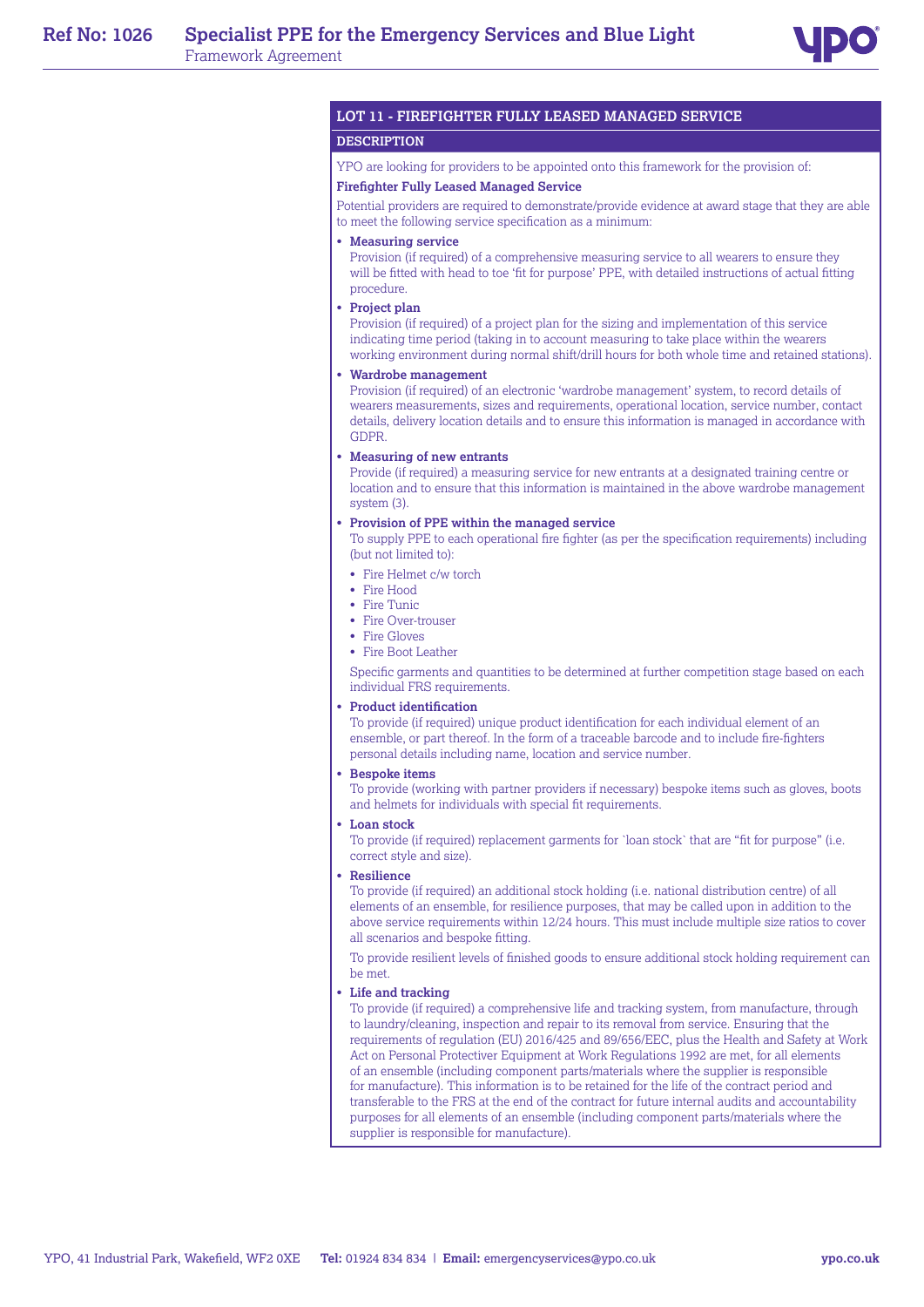

# **LOT 11 - FIREFIGHTER FULLY LEASED MANAGED SERVICE CONT...**

#### **DESCRIPTION**

#### • **Life and tracking cont...**

This information is to be retained for the life of the contract period and transferable to the FRS at the end of the contract for future internal audits and accountability purposes.

To provide (if required) a database recording all relevant information against the wearer (as identified by name and/or service number) and the individual elements of an ensemble (as identified by their unique identification).

To provide (if required) management information upon request and develop direct access for nominated FRS representatives.

#### • **Information, instruction and training**

To provide (if required) suitable and sufficient information, instruction and training for all elements of an ensemble, to include:

- Limitations in use
- Care and maintenance
- Procedures for emergency replacements
- Procedures for contamination
- Laundry and repair process
- PPE intervention process
- Contact points and details
- Any additional information on request
- Wearer awareness of appropriate compatibility of all elements
- Wearer awareness of appropriate fit and sizing of all elements of the ensemble

#### • **Replacement items**

To provide (if required) a replacement service, based upon an agreed fair wear and tear understanding (including Corporate Image), for all elements of an ensemble within a timescale agreed with the customer. Requests for replacement items must carry the identification barcode number of the item being replaced.

#### • **Laundry and repair process**

To provide (if required) a facility for the cleaning of garments. Cleaning must be capable of dealing with contaminants, including but not limited to, asbestos, blood borne pathogens, carbonaceous materials and build-up of particulates over a period of time.

To provide (if required) a facility for the safe, effective and efficient transportation of all contaminated PPE from agreed FRS premises for cleaning/laundry or disposal, which complies with current and any future relevant health and safety legislation/regulations.

To provide a written system of work for processing/cleaning all elements of an ensemble.

To provide as agreed with the individual FRS collections from all listed fire stations/ establishments and provision for extra collections at nominated sites and/or special collections as deemed necessary.

To provide (if required), during laundry process, a comprehensive check (as agreed) of garments to ensure they remain 'fit for purpose' and provide a quality repair process for either identified or discovered faults. To also ensure that repairs are completed using the original fabrics and trims to maintain the integrity of the garments. Where sub-contractors are used for any element of the repair process details must be provided along with relevant certification.

To provide (if required) an electronic system to report on turnaround period (as agreed with each individual FRS) within the laundry, this is inclusive of cleaning/laundry and checks with a further agreed period to be agreed if repairs are required. The garments must be returned to locations in a 'fit for purpose' condition.

To provide (if required) an electronic system for recording (against each garment) and storing all washes repairs and other relevant information. All repairs data must be itemised to individual garments and collated to management system to ensure complete traceability.

#### • **Leavers process**

To provide (if required) an agreed, system for the re-use of elements of a returned ensemble and retention of history.

#### • **Customer service**

To provide (if required) a customer services centre with a facility for service calls from a central FRS point, to assist administrators when required, which will provide information on instructions and training and book 'service calls' and/or PPE interventions and provide an audit trail of outcomes.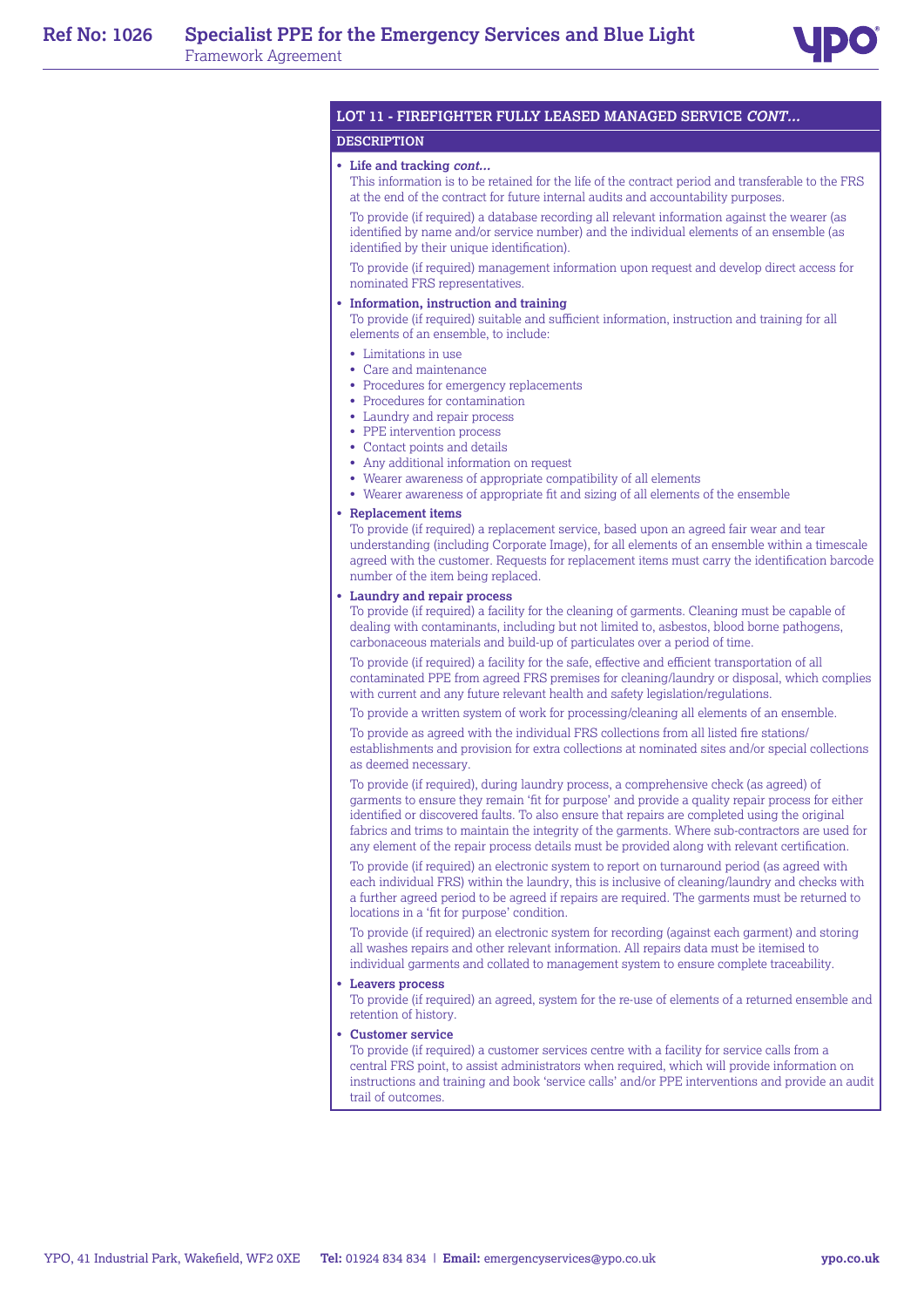

# **LOT 11 - FIREFIGHTER FULLY LEASED MANAGED SERVICE CONT...**

#### **DESCRIPTION**

#### • **Audit of goods provided**

To provide (if required) an annual audit including testing and inspection process to ensure that all elements of an ensemble remain 'fit for purpose'.

To establish (if required) a system for recording (against each garment) annual audit testing and inspection results.

To provide (if required) a facility to withdraw garments for testing as required by the FRS. The garments may be subjected to manikin testing at the cost of the FRS.

### • **Management information**

To provide (if required) all necessary management information as agreed/requested on a monthly basis, that will include:

- Number of washes
- Number and types of repair
- Number and type of service calls
- Number and type of emergency replacements (including loaners)
- Replacement stock holdings
- Loan stock levels
- Leavers and retirees

To provide (if required) accurate levels of performance against agreed performance indicators and to review and amend performance indicators throughout contract life.

#### • **Technical meetings/refresh**

To make provision (if required) for regular technical meetings to discuss technical matters relating to the elements of the ensemble and consider any advancements/innovations in the design of the PPE, which can potentially be incorporated into the contract.

To provide (if required) assistance in any health and safety investigation, as required.

To provide (if required) process for implementing technical refresh during the life of the contract.

#### • **Flexibility**

Provision (if required) of proposals for dealing with fluctuations in staffing establishments within the FRS through the life of a contract. These fluctuations may be upwards or downwards and may be permanent or temporary. Cost variations relating to this would also be detailed within the further competition documents.

#### • **Recycling of tunics, trousers and helmets**

Provision (if required) for proposals for tunics, trousers and helmets to be re-issued, subject to meeting technical, hygiene and aesthetic standards. Ensuring that requirements of regulation (EU) 2016/425 and 89/656/EEC are met.

Details (if required) of the comprehensive life and tracking system from manufacture, through to laundry/cleaning, inspection and repair to its removal from service, (including component parts/materials where the supplier is responsible for manufacture).

This information (if required) to be retained for the life of the contract period and transferable to the FRS at the end of the contract for future internal audits and accountability purposes.

At further competition stage the customer will provide a detailed technical specification outlining their exact requirements.

Providers who have been awarded onto this category will be able to opt-out of any further competition opportunity if they are unable to meet the customers full requirements and/or specification.

#### **REQUIREMENTS**

All garments provided within this lot must conform and comply to all relevant and/or equivalent up to date standards and test methods as a minimum including any recent or ongoing standards that are currently in the process of being updated including (but not limited to):

- As per standards stated within lots 1 9
- BS EN ISO 9001:2015 Quality management systems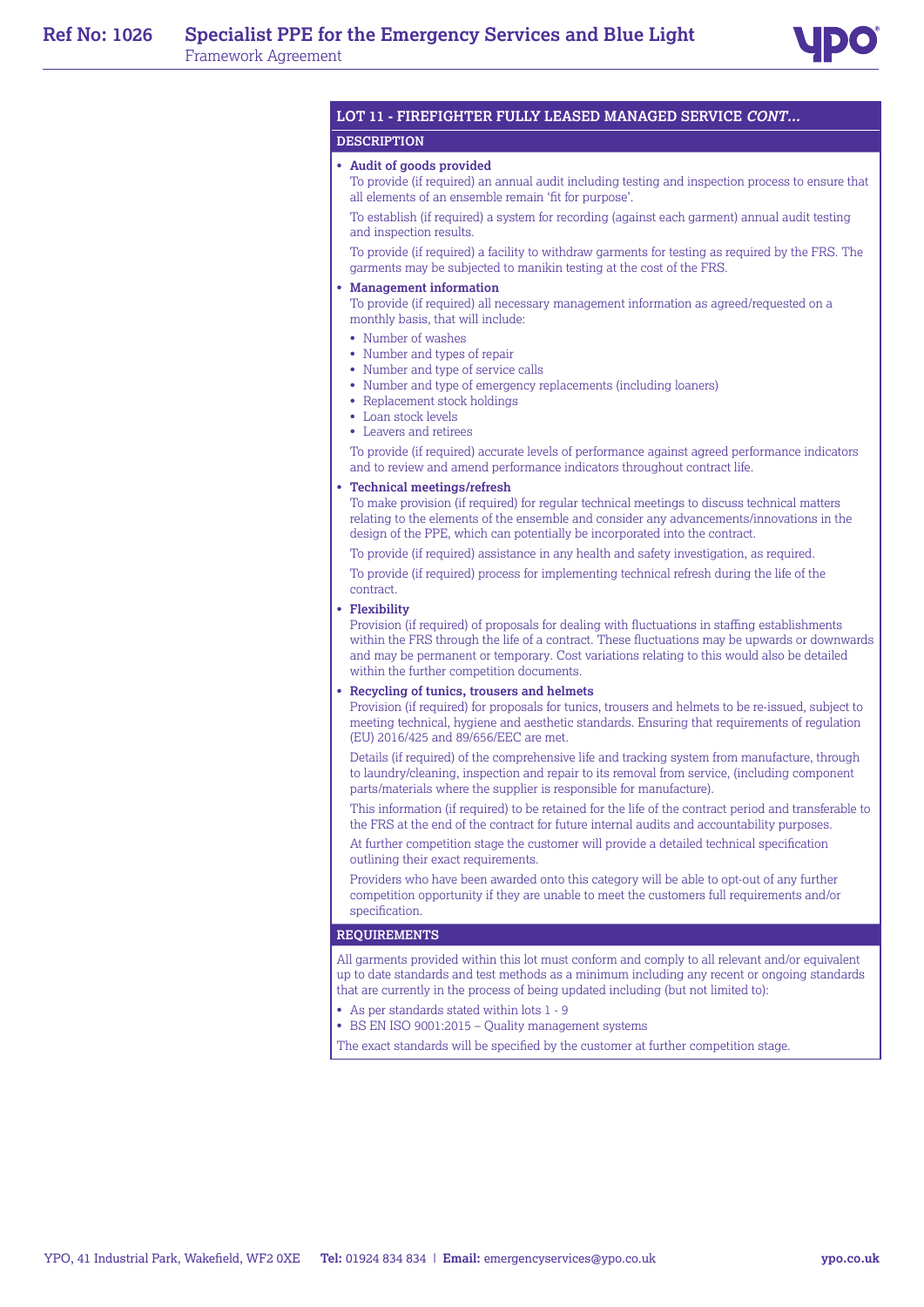

# **LOT 12 - DECONTAMINATION**

## **DESCRIPTION**

- YPO are looking for providers to be appointed onto this framework for the provision of:
- Decontamination products such as wipes and/or decontamination machines
- Potential providers are required to demonstrate/provide the following at award stage:
- Manufacturers specification and image for each item supplied as per mandatory question 10.2 within the ITT. These documents are to clearly identify the item and its characteristics and must highlight the minimum levels of protection being offered, so that it may be judged whether it meets the requirements of this specification
- Evidence of a decontamination solution. Equipment and/or product for the removal of carcinogens remaining on persons and/or PPE kit
- Certificates of Conformity and supporting test information to validate claims made for the product
- Certificates of Conformity and supporting test information to validate safe use on skin (if applicable to product and recommended use)
- Additional services or products that are required such as maintenance of any equipment should be clearly outlined within the specification and clearly outlined at further competition stage
- Must meet with ISO 14001 environmental standards and/or equivalent standards

At further competition stage the customer will provide a detailed technical specification outlining their exact requirements.

Providers who have been awarded onto this category will be able to opt-out of any further competition opportunity if they are unable to meet the customers full requirements and/or specification.

#### **REQUIREMENTS**

All products services provided within this lot must conform and comply to all relevant and/or equivalent up to date standards and test methods as a minimum including any recent or ongoing standards that are currently in the process of being updated including (but not limited to):

- BS EN ISO 9001:2015 Quality Management Systems
- ISO 14001:2015 Environmental Management Systems

The exact standards will be specified by the customer at further competition stage.

#### **LOT 13 - POLICE SPECIALIST PPE - FIREARMS OFFICERS**

#### **DESCRIPTION**

YPO are looking for providers to be appointed onto this framework for the provision of: Police Specialist PPE - Firearms Officer such as (including but not limited to):

- 
- Tactical Shirt
- Specialist Combat Trouser
- Knee Pads
- Elbow Pads

#### **REQUIREMENTS**

All products services provided within this lot must conform and comply to all relevant and/or equivalent up to date standards and test methods as a minimum including any recent or ongoing standards that are currently in the process of being updated including (but not limited to):

- ISO 11612:2015 Protective clothing. Clothing to protect against heat and flame
- BS EN 14404:2004 + A1:2010 Personal protective equipment. Knee protectors for work in the kneeling position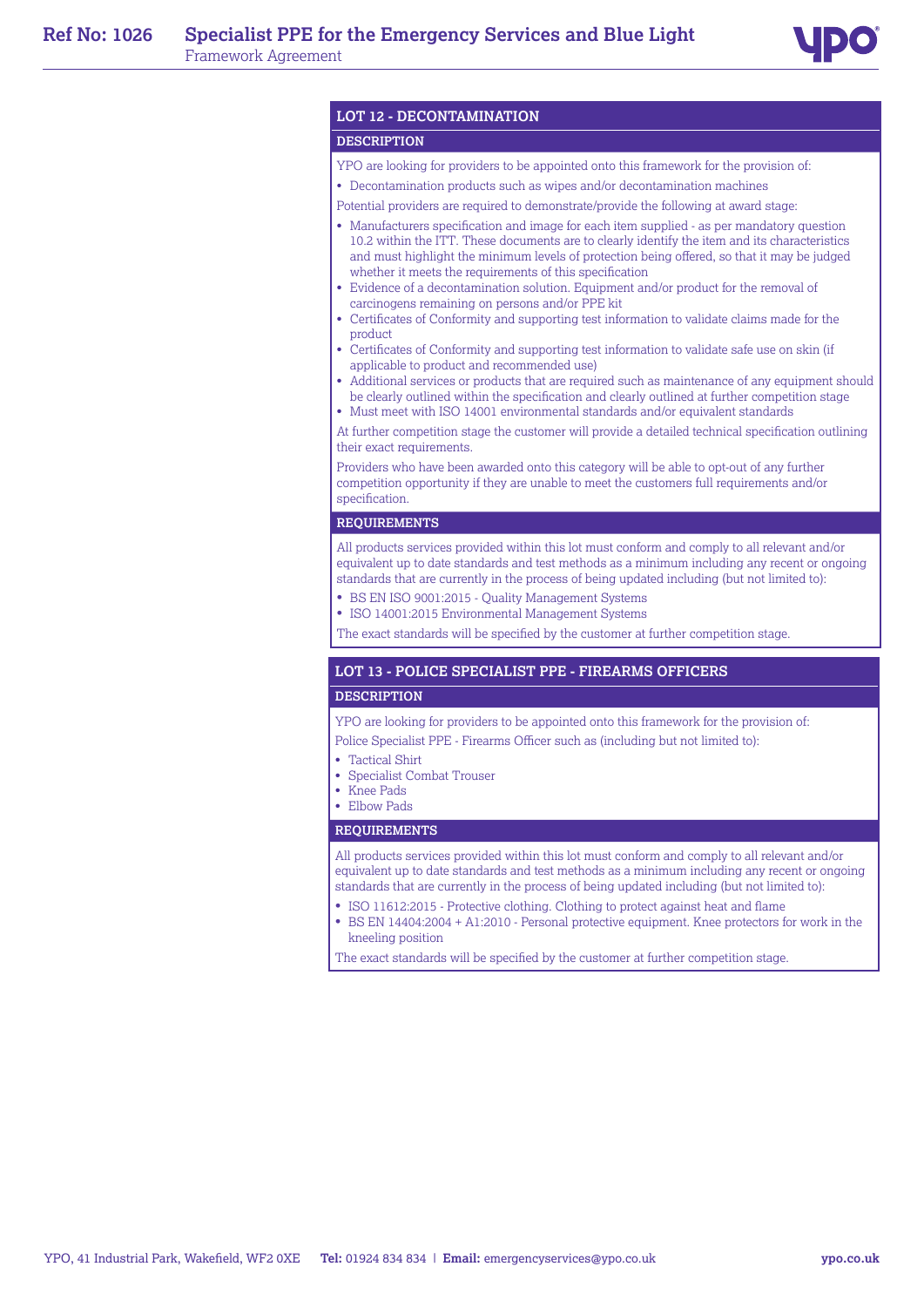

#### **LOT 14 - POLICE SPECIALIST PPE - MOTORCYCLIST WEAR**

#### **DESCRIPTION**

#### YPO are looking for providers to be appointed onto this framework for the provision of:

- Police Specialist PPE Motorcyslist Wear such as (including but not limited to):
- Motorcycle Boots
- Motorcycle Gloves
- Motorcycle Jackets
- Motorcycle Helmets
- Motorcycle Trousers
- Motorcycle One/Two Piece Suits

# **REQUIREMENTS**

All products services provided within this lot must conform and comply to all relevant and/or equivalent up to date standards and test methods as a minimum including any recent or ongoing standards that are currently in the process of being updated including (but not limited to):

- BS EN 17092 Protective garments for motorcycle riders
- Regulation 2016/425 Personal Protective Equipment
- EN ISO 20471:2013 +A1 2016 Class 3 High Visibility Clothing

The exact standards will be specified by the customer at further competition stage.

# **LOT 15 - POLICE SPECIALIST PPE - CYCLIST WEAR**

#### **DESCRIPTION**

YPO are looking for providers to be appointed onto this framework for the provision of:

- Police Specialist PPE Cyslist Wear such as (including but not limited to):
- Cycle Helmet
- Cycle Eye Protection
- Cycle Gloves
- Cycle Jacket High Visibility
- Anatomical Pants
- Cycle Trousers/Over Trousers

# **REQUIREMENTS**

All products services provided within this lot must conform and comply to all relevant and/or equivalent up to date standards and test methods as a minimum including any recent or ongoing standards that are currently in the process of being updated including (but not limited to):

• EN ISO 20471:2013 +A1 2016 Class 3 – High Visibility Clothing

The exact standards will be specified by the customer at further competition stage.

# **LOT 16 - SPECIALIST POLICE GLOVES AND GAUTLETS**

#### **DESCRIPTION**

YPO are looking for providers to be appointed onto this framework for the provision of:

Specialist Police Gloves and Gauntlets such as (including but not limited to):

- Public Order Gloves and Gauntlets
- Slash Proof Gloves
- Needlepoint Proof Gloves
- Motorcyclist Gloves and Gauntlets
- Firearms Gloves

#### **REQUIREMENTS**

All products services provided within this lot must conform and comply to all relevant and/or equivalent up to date standards and test methods as a minimum including any recent or ongoing standards that are currently in the process of being updated including (but not limited to):

• BS 7971-6:2016 - Protective clothing and equipment for use in violent situations and in training. Gloves.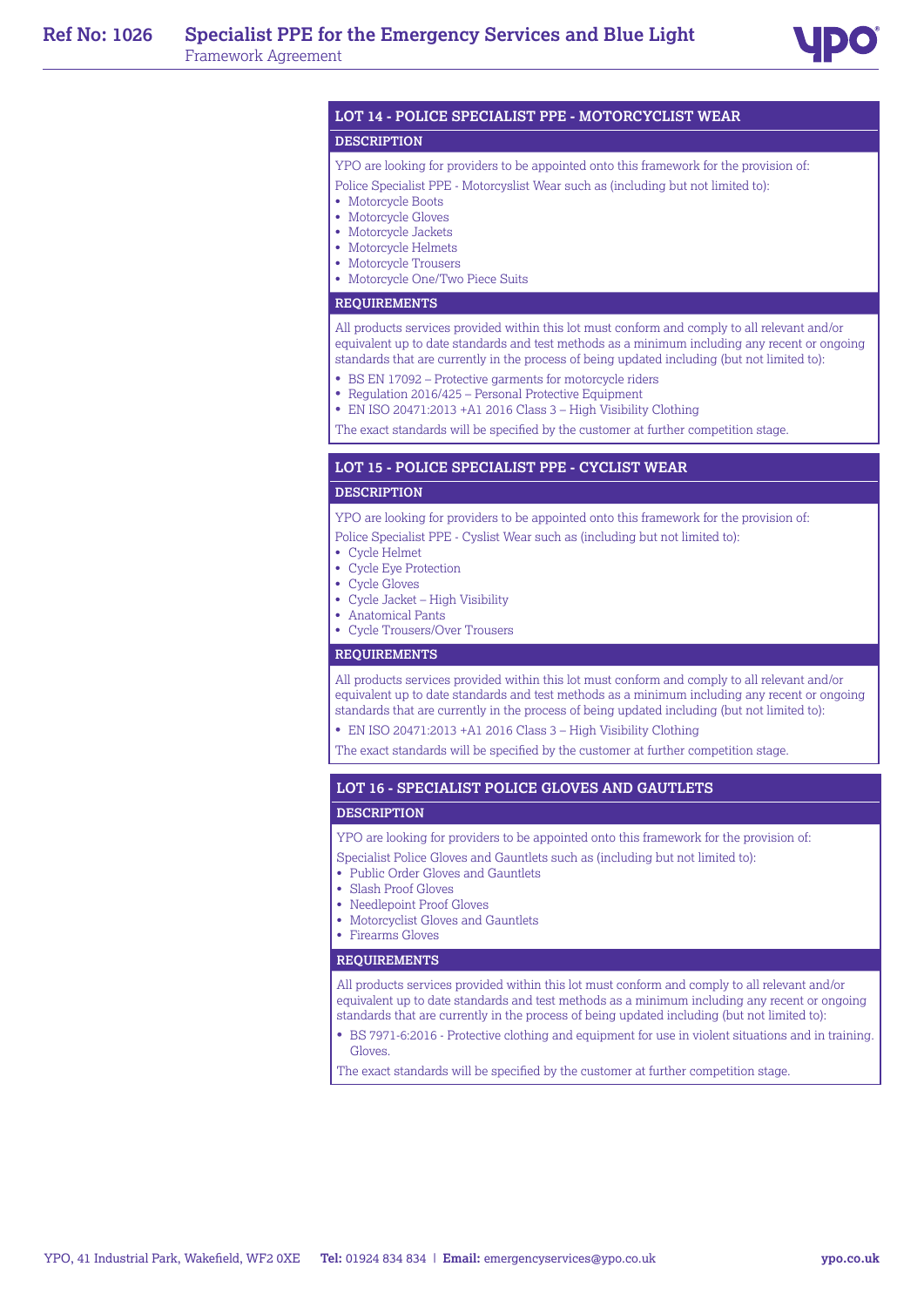

# **LOT 17 - POLICE BOOTS AND SPECIALIST POLICE FOOTWEAR**

#### **DESCRIPTION**

YPO are looking for providers to be appointed onto this framework for the provision of:

- Police Boots and Specialist Police Footwear such as (including but not limited to):
- Standard and Specialist Safety Shoes and Boots
- Public Order Boot
- Safety Wellington Boots
- White Laboratory Shoes and Boots

## **REQUIREMENTS**

All products services provided within this lot must conform and comply to all relevant and/or equivalent up to date standards and test methods as a minimum including any recent or ongoing standards that are currently in the process of being updated including (but not limited to):

- BS 7971-5:2016 Protective clothing and equipment for use in violent situations and in training. Footwear.
- ISO 20345:2011 Personal Protective Equipment Safety Footwear
- ISO 20347:2012 Personal Protective Equipment Occupational Footwear

The exact standards will be specified by the customer at further competition stage.

# **LOT 18 - SPECIALIST POLICE HEADWEAR AND HELMETS AND ASSOCIATED PRODUCTS**

#### **DESCRIPTION**

YPO are looking for providers to be appointed onto this framework for the provision of: Specialist Police Headwear and Helmets and Associated Products such as (including but not limited to):

- Public Order Helmets
- Mounted Branch Riding Helmets
- Ballistic Helmets
- Bump Caps

#### **REQUIREMENTS**

All products services provided within this lot must conform and comply to all relevant and/or equivalent up to date standards and test methods as a minimum including any recent or ongoing standards that are currently in the process of being updated including (but not limited to):

- Police PPE headwear to be Public Order CAST/DSTL tested and approved
- BS EN 1078:2012 + A1:2012 Helmets for pedal cyclists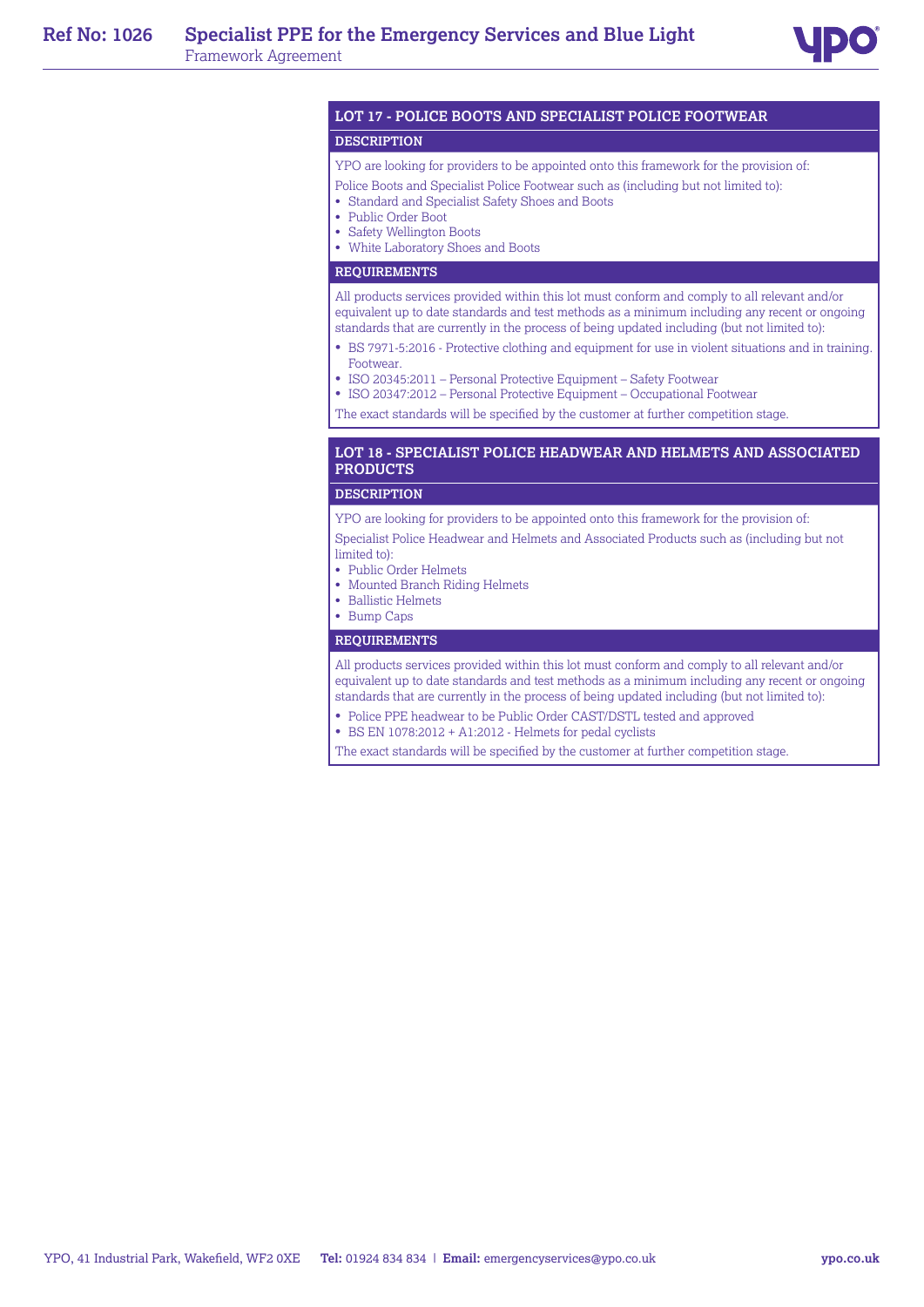

# **LOT 19 - SPECIALIST POLICE PPE - PUBLIC ORDER PROTECTIVE CLOTHING**

# **DESCRIPTION**

YPO are looking for providers to be appointed onto this framework for the provision of:

- Specialist Police PPE Public Order Protective Clothing such as (including but not limited to):
- Public Order Limb Protectors
- Public Order Suits
- Groin Guards

# **REQUIREMENTS**

All products services provided within this lot must conform and comply to all relevant and/or equivalent up to date standards and test methods as a minimum including any recent or ongoing standards that are currently in the process of being updated including (but not limited to):

- HOSDB Blunt Trauma Protector Standards for UK Police 2007 (Publication Number 20/07)
- BS 7971-4:2002 Protective clothing and equipment for use in violent situations and in training. Limb protectors
- BS7971-10:2014 Protective clothing and equipment for use in violent situations and in training. Coveralls.

The exact standards will be specified by the customer at further competition stage.

#### **LOT 20 - BODY ARMOUR (INCLUDING MANAGED SERVICE OPTION)**

#### **DESCRIPTION**

YPO are looking for providers to be appointed onto this framework for the provision of:

- Body Armour such as (including but not limited to):
- Ballistic Protection Body Armour/ Armour Panels
- Stab Resistance and Supplementary Knife Resistance Body Armour/Armour Panels
- Associated Accessories such as Body Armour Bags
- Molle Covers

# **REQUIREMENTS**

All products services provided within this lot must conform and comply to all relevant and/or equivalent up to date standards and test methods as a minimum including any recent or ongoing standards that are currently in the process of being updated including (but not limited to):

- Ballistic protection Certification Requirements: Armour panels 9mm handgun ammunition Certified to Home Office Body Armour Standard (2017) publication number 012/17 HO1 Body armour / armour panels
- Stab resistance Certification Requirements: Armour panels KR1 stab resistance Certified to Home Office Body Armour Standard (2017) publication number 012/17 KR1 Body armour
- EN ISO 20471:2013 +A1 2016 Class 3 High Visibility Clothing
- The exact standards will be specified by the customer at further competition stage.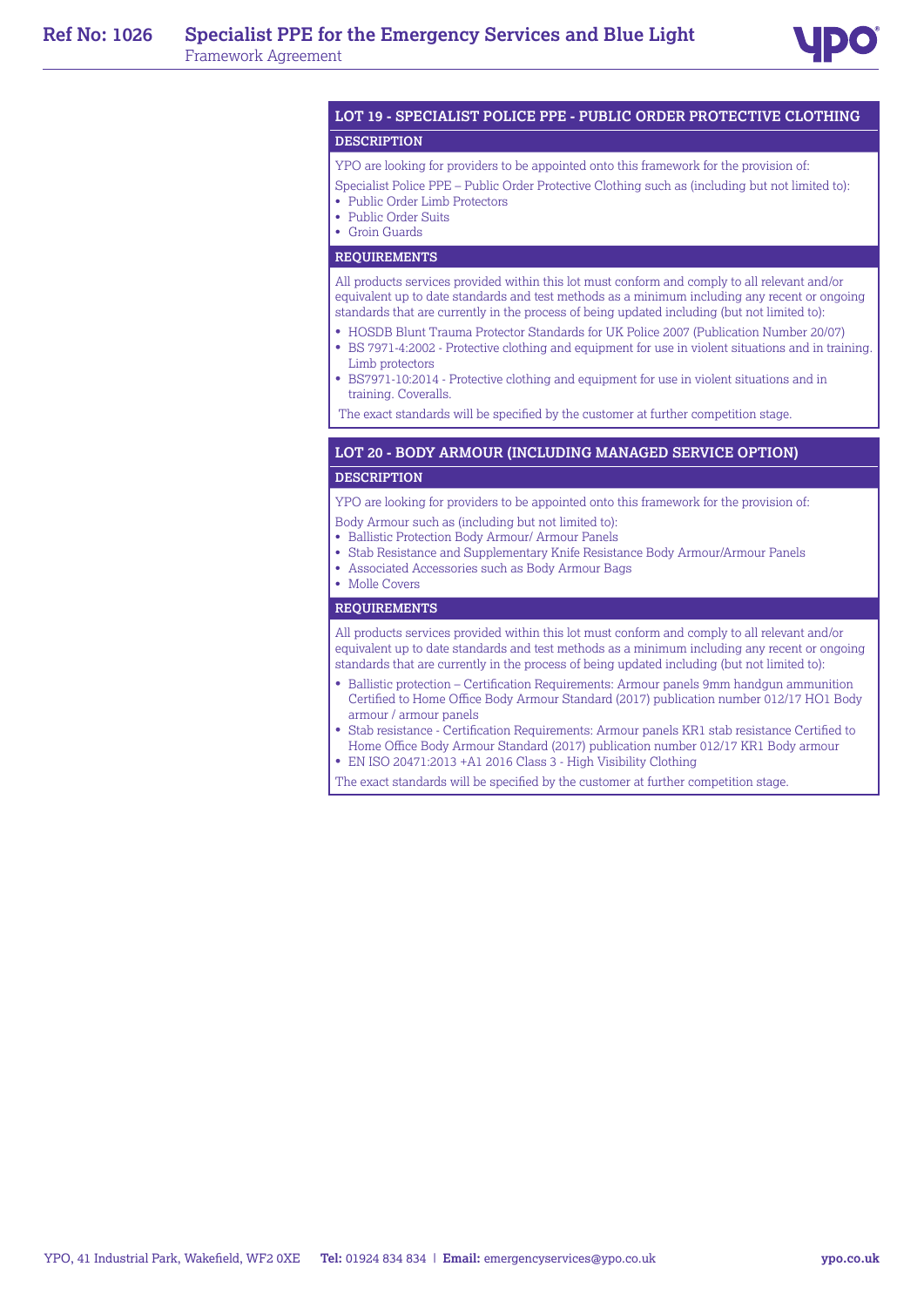# **LOT 21 - FLAME RETARDENT WEAR**

### **DESCRIPTION**

YPO are looking for providers to be appointed onto this framework for the provision of:

- Flame Retardant Wear Products (including but not limited to):
- Underwear
- Balaclavas
- Overalls One/Two Piece
- Snoods
- Over Trousers

#### **REQUIREMENTS**

All products services provided within this lot must conform and comply to all relevant and/or equivalent up to date standards and test methods as a minimum including any recent or ongoing standards that are currently in the process of being updated including (but not limited to):

- BS EN ISO 13688:2013 Protective clothing. General requirements
- BS EN ISO 11612:2015 Protective clothing. Clothing to protect against heat and flame. Minimum performance requirements

The exact standards will be specified by the customer at further competition stage.

#### **LOT 22 - MOUNTED BRANCH PPE**

### **DESCRIPTION**

YPO are looking for providers to be appointed onto this framework for the provision of:

- Mounted Branch PPE (including but not limited to):
- Riding Boots
- Riding Breeches
- Riding Helmet
- Mounted Section Limb Protectors
- Equestrian Protective Vests

#### **REQUIREMENTS**

All products services provided within this lot must conform and comply to all relevant and/or equivalent up to date standards and test methods as a minimum including any recent or ongoing standards that are currently in the process of being updated including (but not limited to):

- PAS 015 (1998/2011) with BSI kitemark Helmets for Equestrian Use
- VG1 BSI mark Quality Mark

The exact standards will be specified by the customer at further competition stage.

# **LOT 23 - AMBULANCE TECHNICIAN HELMETS AND ASSOCIATED PRODUCTS DESCRIPTION**

YPO are looking for providers to be appointed onto this framework for the provision of:

- Ambulance Technician Helmets and Associated Products (including but not limited to):
- Ambulance Paramedic/Technician Helmet
- Ambulance Helmet Torch
- Ambulance Helmet Bag

#### **REQUIREMENTS**

All products services provided within this lot must conform and comply to all relevant and/or equivalent up to date standards and test methods as a minimum including any recent or ongoing standards that are currently in the process of being updated including (but not limited to):

- BS EN 443:2008 Helmets for firefighting in buildings and other structures
- The exact standards will be specified by the customer at further competition stage.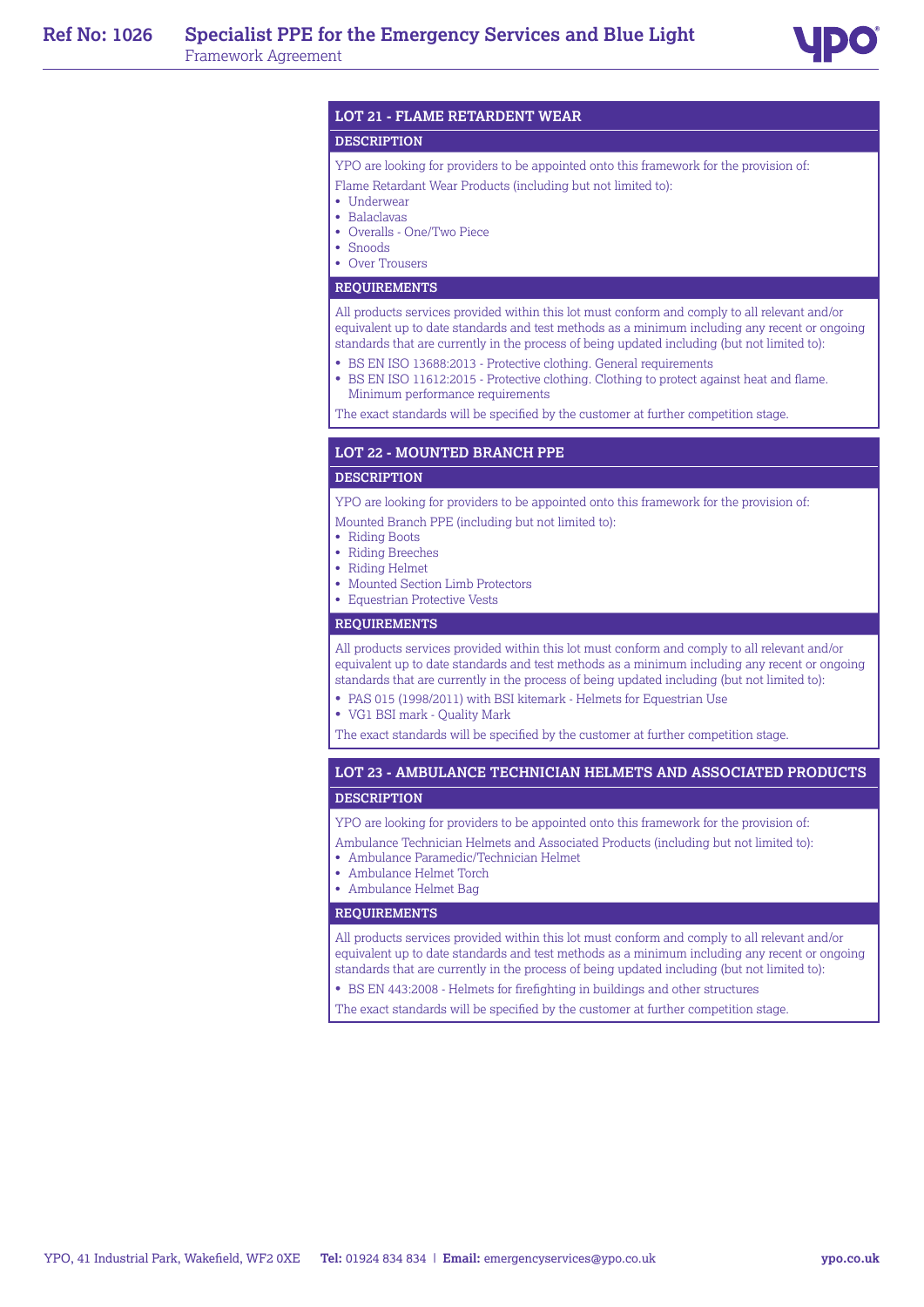# Benefits of using the framework agreement

YPO's framework agreements are established to allow customers to purchase goods, works or services from suppliers/providers via either direct award or further competition.

Benefits of using the framework agreement:

- YPO can fully manage the customers further competition (call-off) process if required
- Reduced timescales customers do not need to run a full OJEU procurement if procuring via the framework agreement
- Assured supplier standards suppliers/providers are 'pre-qualified' as to their general suitability
- Aggregation of spend customers will receive the benefits of the aggregated spend volume and increased leverage in the market
- Pre-defined terms and conditions when awarding contracts customers have the option to use YPO's standard framework agreement terms and conditions as established or use their own terms and conditions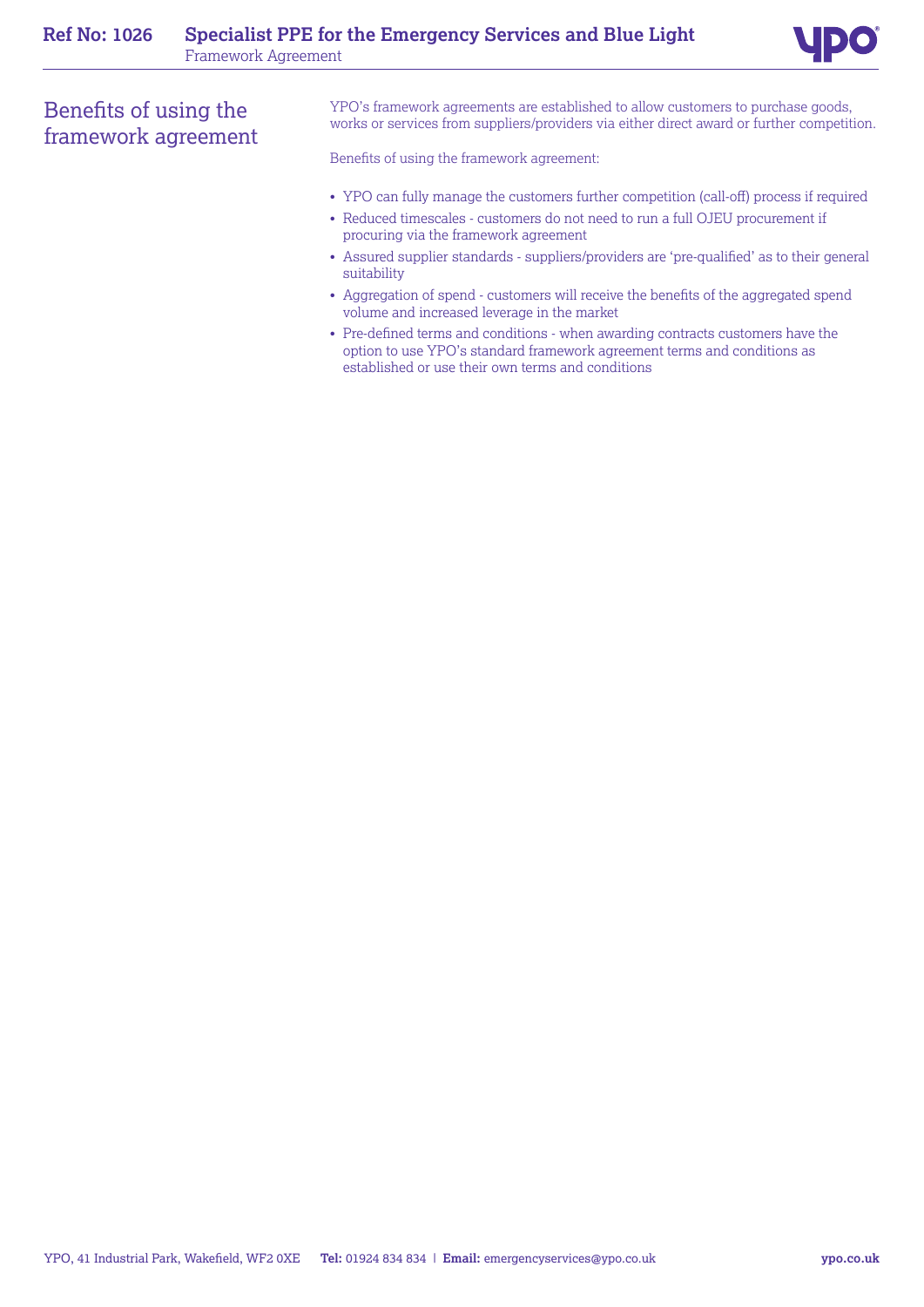

# Suppliers/providers **LOT 1 - FIREFIGHTER STRUCTURAL TUNICS AND TROUSERS**

| <b>Ballyclare Ltd</b>        |
|------------------------------|
| Fire Ladders Ltd             |
| Flamepro Global Ltd          |
| Hunter Apparel Solutions Ltd |
| Mi Hub Ltd                   |
| <b>MSA Bristol</b>           |
| Rosenbauer UK Plc            |
| Venari Group Ltd             |
| Vimpex Ltd                   |

# **LOT 2 - FIREFIGHTER WILDLAND TUNICS AND TROUSERS**

Ballyclare Ltd

Fire Ladders Ltd

Flamepro Global Ltd

Hunter Apparel Solutions Ltd

Mi Hub Limited

MSA Bristol

Rig Equipment Ltd

Rosenbauer UK Plc

Terberg DTS (UK) Ltd

Venari Group Ltd

# **LOT 3 - FIREFIGHTER RESCUE TUNICS AND TROUSERS**

Ballyclare Ltd

Fire Ladders Ltd

Flamepro Global Ltd

Hunter Apparel Solutions Ltd

Mi Hub Ltd

MSA Bristol

Rosenbauer UK Plc

Venari Group Ltd

Vimpex Ltd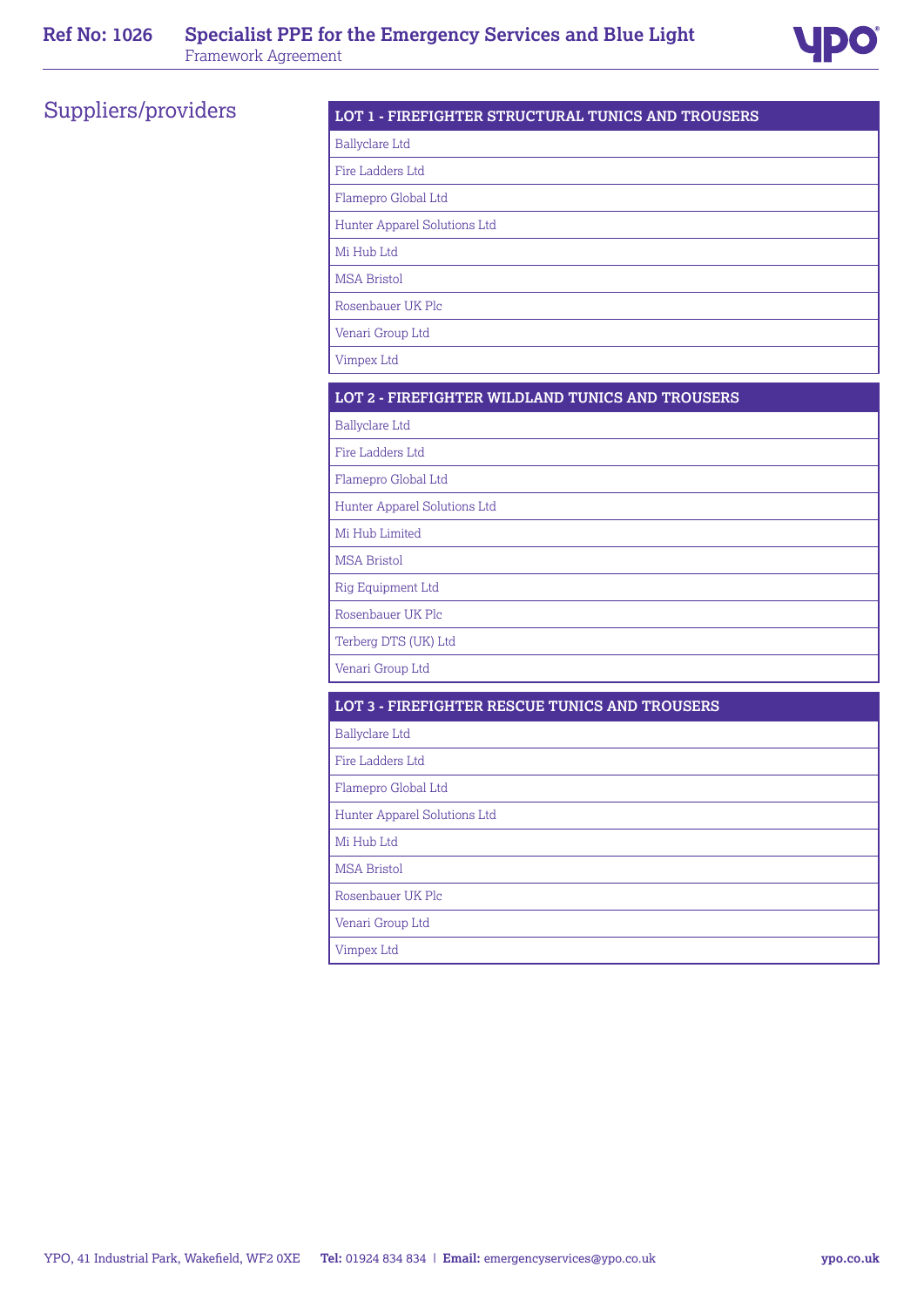

# **LOT 4 - FIREFIGHTER USAR/TECHNICAL TUNICS AND TROUSERS**

Ballyclare Ltd

Fire Ladders Ltd

Flamepro Global Ltd

Hunter Apparel Solutions Ltd

Ilasco

MSA Bristol

Rig Equipment Ltd

Rosenbauer UK Plc

Venari Group Ltd

Vimpex Ltd

# **LOT 5 - FIREFIGHTER HIGH VOLUME PUMP JACKET AND OVERTROUSERS**

Ballyclare Ltd

Fire Ladders Ltd

Flamepro Global Ltd

Ilasco

MSA Bristol

Protective Wear Supplies t/a PWS

Rosenbauer UK Plc

Vimpex Ltd

| LOT 6 - FIREFIGHTER HELMETS AND ASSOCIATED PRODUCTS |  |
|-----------------------------------------------------|--|
| <b>Ballyclare Ltd</b>                               |  |
| Draeger Safety UK Ltd                               |  |
| Fire Ladders Ltd                                    |  |
| Flamepro Global Ltd                                 |  |
| Mi Hub Ltd                                          |  |
| <b>MSA Bristol</b>                                  |  |
| Point South Ltd                                     |  |
| Rosenbauer UK Plc                                   |  |
| Terberg DTS (UK) Ltd                                |  |
| Venari Group Ltd                                    |  |
| Vimpex Ltd                                          |  |
|                                                     |  |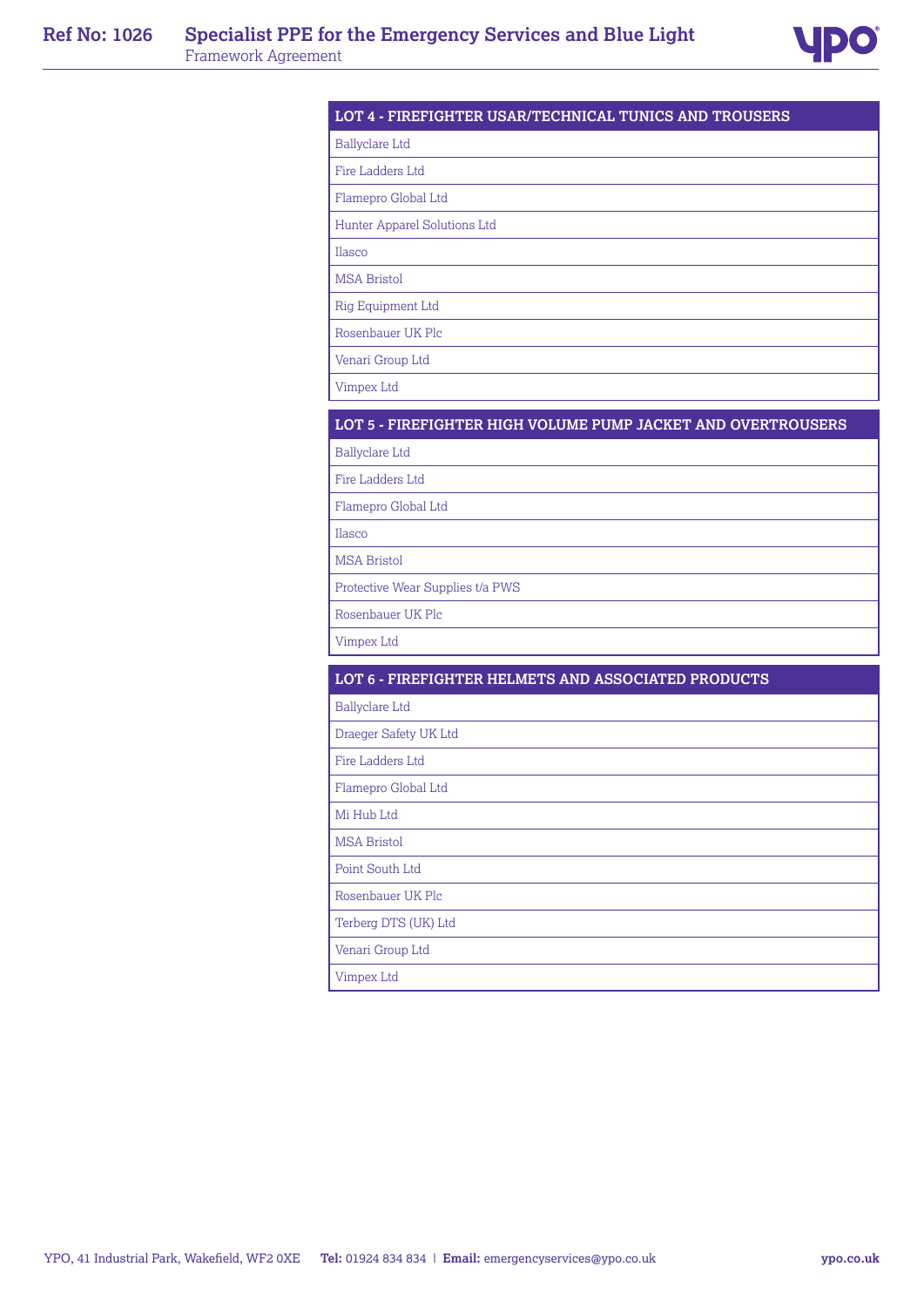

| <b>LOT 7 - FIREFIGHTER GLOVES</b>                 |  |
|---------------------------------------------------|--|
| <b>Ballyclare Ltd</b>                             |  |
| Bennett Safetywear Ltd                            |  |
| Fire Ladders Ltd                                  |  |
| Flamepro Global Ltd                               |  |
| Hunter Apparel Solutions Ltd                      |  |
| Mi Hub Ltd                                        |  |
| <b>MSA Bristol</b>                                |  |
| Rig Equipment Ltd                                 |  |
| Rosenbauer UK Plc                                 |  |
| Sbi TacPro                                        |  |
| Southcombe Brothers Ltd                           |  |
| Vimpex Ltd                                        |  |
| LOT 8 - FIREFIGHTER BOOTS AND SPECIALIST FOOTWEAR |  |
| Arco Ltd                                          |  |
| <b>Ballyclare Ltd</b>                             |  |
| Clad Safety Ltd                                   |  |
| Fire Ladders Ltd                                  |  |
| Flamepro Global Ltd                               |  |
| Giffard Newton & Sons Ltd                         |  |
| Goliath Footwear Ltd                              |  |
| <b>HAIX</b>                                       |  |
| Head 2 Toe Workwear                               |  |
| Jolly Scarpe Spa                                  |  |
| Mi Hub Ltd                                        |  |
| <b>MSA Bristol</b>                                |  |
| Rig Equipment Ltd                                 |  |
| Rosenbauer UK Plc                                 |  |
| Sbi TacPro                                        |  |
| Vimpex Ltd                                        |  |

YPO, 41 Industrial Park, Wakefield, WF2 0XE **Tel:** 01924 834 834 | **Email:** emergencyservices@ypo.co.uk **ypo.co.uk**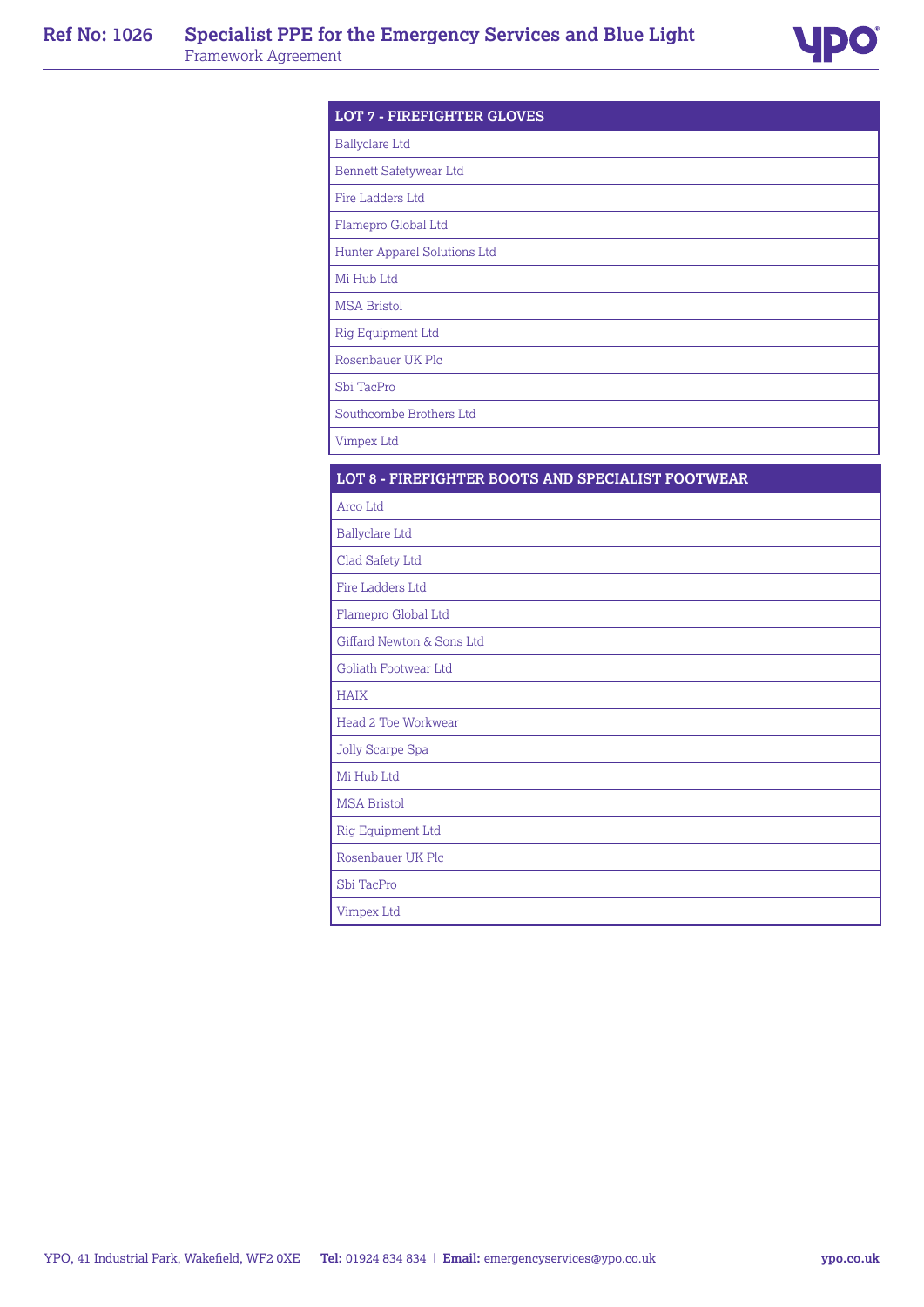

| <b>LOT 9 - FIREFIGHTER HOODS</b>                   |  |
|----------------------------------------------------|--|
| <b>Ballyclare Ltd</b>                              |  |
| Fire Ladders Ltd                                   |  |
| Flamepro Global Ltd                                |  |
| Hunter Apparel Solutions Ltd                       |  |
| Mi Hub Ltd                                         |  |
| <b>MSA Bristol</b>                                 |  |
| Rig Equipment Ltd                                  |  |
| Rosenbauer UK Plc                                  |  |
| Venari Group Ltd                                   |  |
| <b>Vimpex Ltd</b>                                  |  |
| LOT 10 - FIREFIGHTER COMPLETE HEAD TO TOE ENSEMBLE |  |
| <b>Ballyclare Ltd</b>                              |  |
| Fire Ladders Ltd                                   |  |
| Flamepro Global Ltd                                |  |
| Mi Hub Ltd                                         |  |
| <b>MSA Bristol</b>                                 |  |
| Rosenbauer UK Plc                                  |  |
| <b>Vimpex Ltd</b>                                  |  |
|                                                    |  |
| <b>LOT 11 - FIREFIGHTER FULLY MANAGED SERVICE</b>  |  |
| <b>Ballyclare Ltd</b>                              |  |
| <b>Bristol Uniforms Ltd</b>                        |  |
| Flamepro Global Ltd                                |  |
| Hunter Apparel Solutions Ltd                       |  |
| Mi Hub Ltd                                         |  |
| <b>MSA Bristol</b>                                 |  |
| LOT 12 - DECONTAMINATION                           |  |
| Dewipe Ltd                                         |  |
| Draeger Safety UK Ltd                              |  |
| Hunter Apparel Solutions Ltd                       |  |
| Level Peaks Associates Ltd                         |  |
| <b>MSA Bristol</b>                                 |  |
| RF Medical Supplies Ltd                            |  |
| Terberg DTS (UK) Ltd                               |  |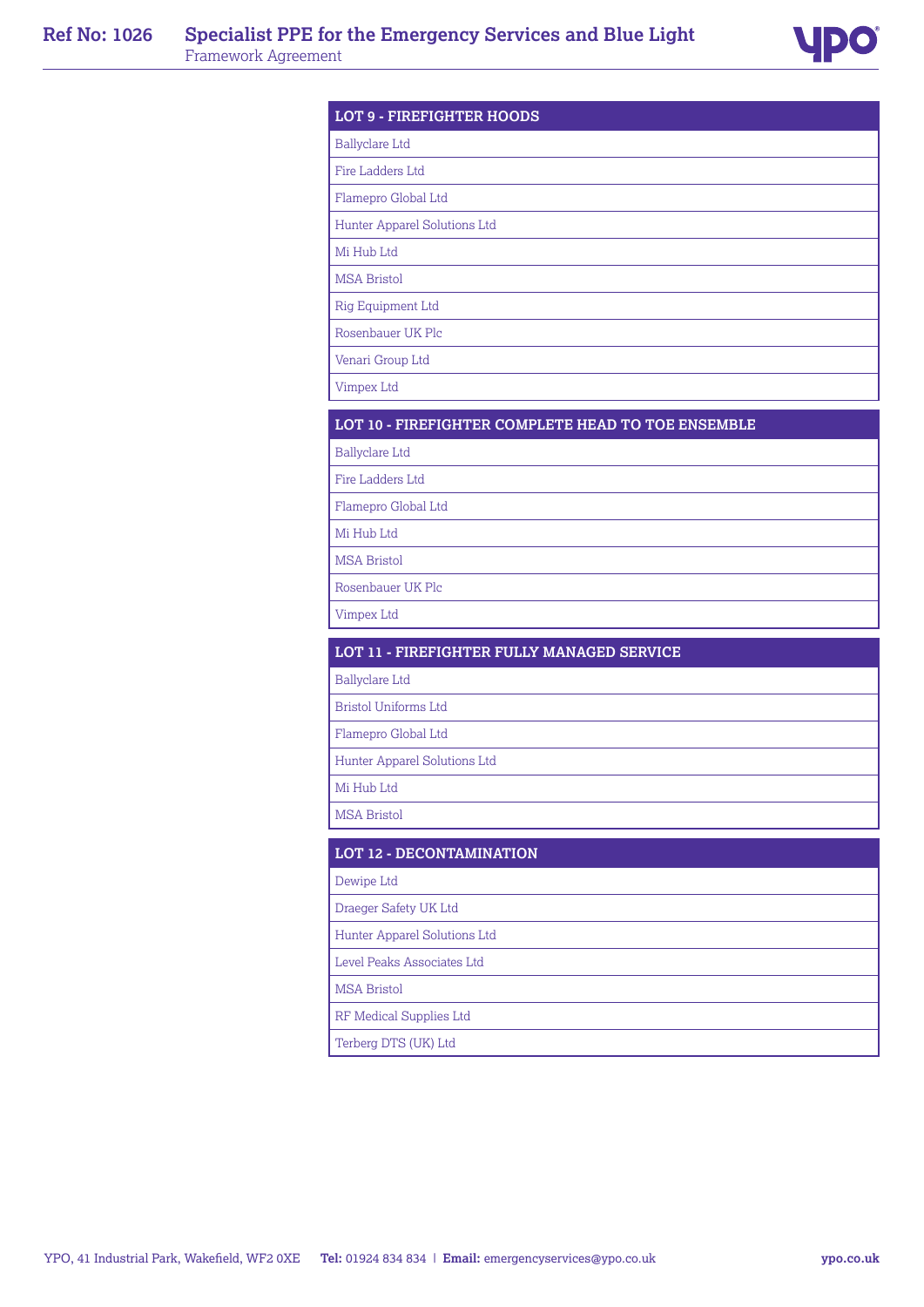

# **LOT 13 - POLICE SPECIALIST PPE – FIREARMS OFFICER**

Arktis Endurance Textiles Ltd

Derby Unitex Ltd

Flamepro Global Ltd

Ilasco

Level Peaks Associates Ltd

Mi Hub Ltd

MLA Ltd

Niton Equipment Ltd

Point South Ltd

Rig Equipment Ltd

Sbi TacPro

# **LOT 14 - POLICE SPECIALIST PPE – MOTORCYCLIST WEAR**

Altberg Ltd

Arktis Endurance Textiles Ltd

Jolly Scarpe Spa

Mi Hub Ltd

MLA Ltd

# **LOT 15 - POLICE SPECIALIST PPE - CYCLIST WEAR**

Endura Ltd

HAIX

Ilasco

Mi Hub Ltd

# **LOT 16 - SPECIALIST POLICE GLOVES AND GAUNTLETS**

Arden Winch & Co.Ltd

Bennett Safetywear Ltd

Clad Safety Ltd

Ilasco

Level Peaks Associates Ltd

MLA Ltd

Point South Ltd

Rig Equipment Ltd

Sbi TacPro

Southcombe Brothers Ltd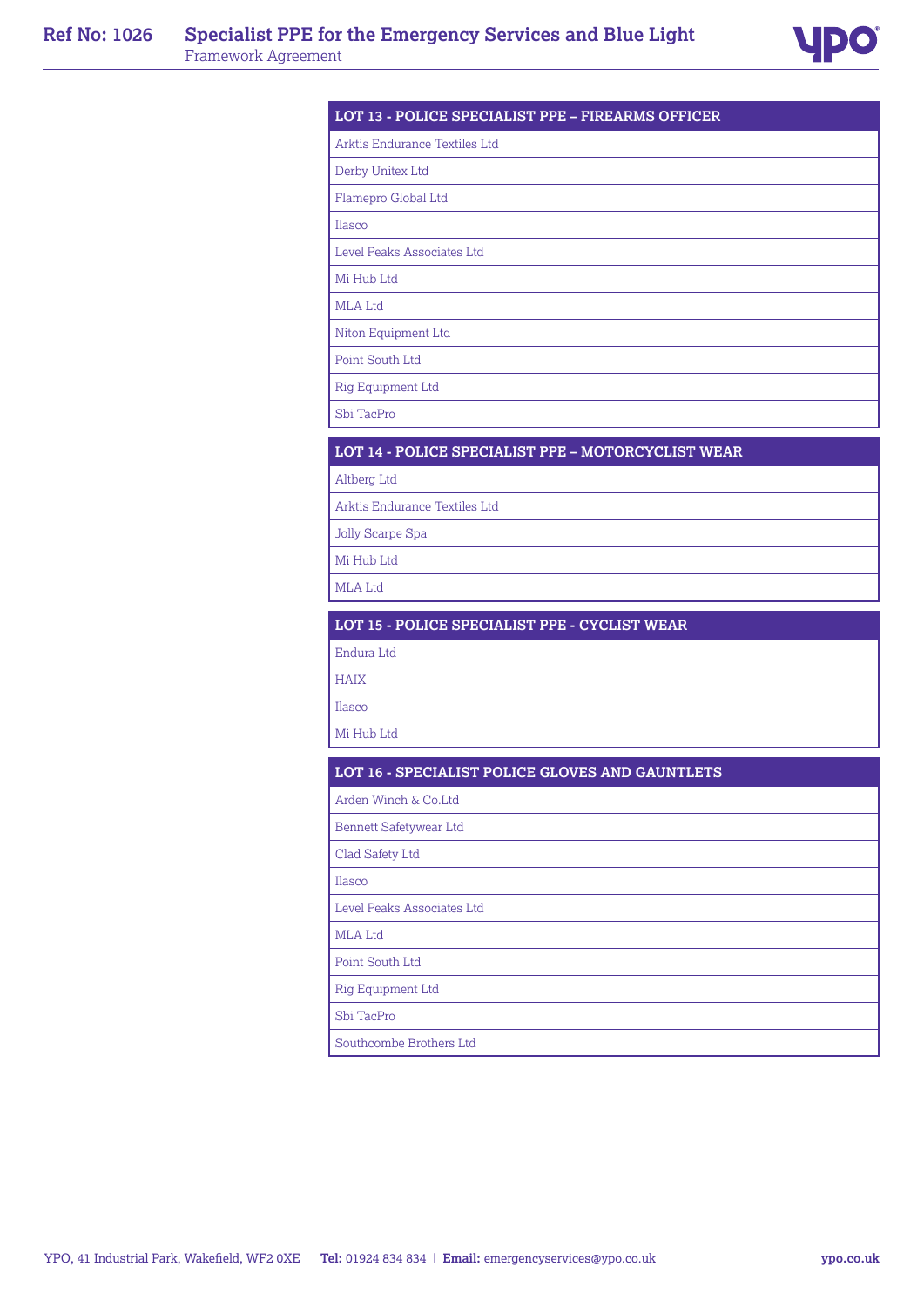

| LOT 17 - POLICE BOOTS AND SPECIALIST POLICE FOOTWEAR |  |
|------------------------------------------------------|--|
| Altberg Ltd                                          |  |
| Arco Ltd                                             |  |
| Arden Winch & Co.Ltd                                 |  |
| CiD Group                                            |  |
| Clad Safety Ltd                                      |  |
| Fire Ladders Ltd                                     |  |
| Giffard Newton & Sons Ltd                            |  |
| Goliath Footwear Ltd                                 |  |
| <b>HAIX</b>                                          |  |
| Hi-Tec Europe Ltd                                    |  |
| Ilasco                                               |  |
| International Brands Group B.V.                      |  |
| Jolly Scarpe Spa                                     |  |
| Level Peaks Associates Ltd                           |  |
| Mi Hub Ltd                                           |  |
| MLA Ltd                                              |  |
| Niton Equipment Ltd                                  |  |
| Point South Ltd                                      |  |
| Rig Equipment Ltd                                    |  |
| Shi TacPro                                           |  |
| William Sugden & Sons Ltd                            |  |

## **LOT 18 - SPECIALIST POLICE HEADWEAR AND HELMETS AND ASSOCIATED PRODUCTS**

| Clad Safety Ltd                  |
|----------------------------------|
| Head 2 Toe Workwear              |
| <b>Helmet Integrated Systems</b> |
| Ilasco                           |
| Level Peaks Associates Ltd       |
| Mehler Vario System GmbH         |
| <b>MLA</b> Ltd                   |
| Point South Ltd                  |
| Safariland UK Ltd                |
| SafeGuard Armour Ltd             |
| Sbi TacPro                       |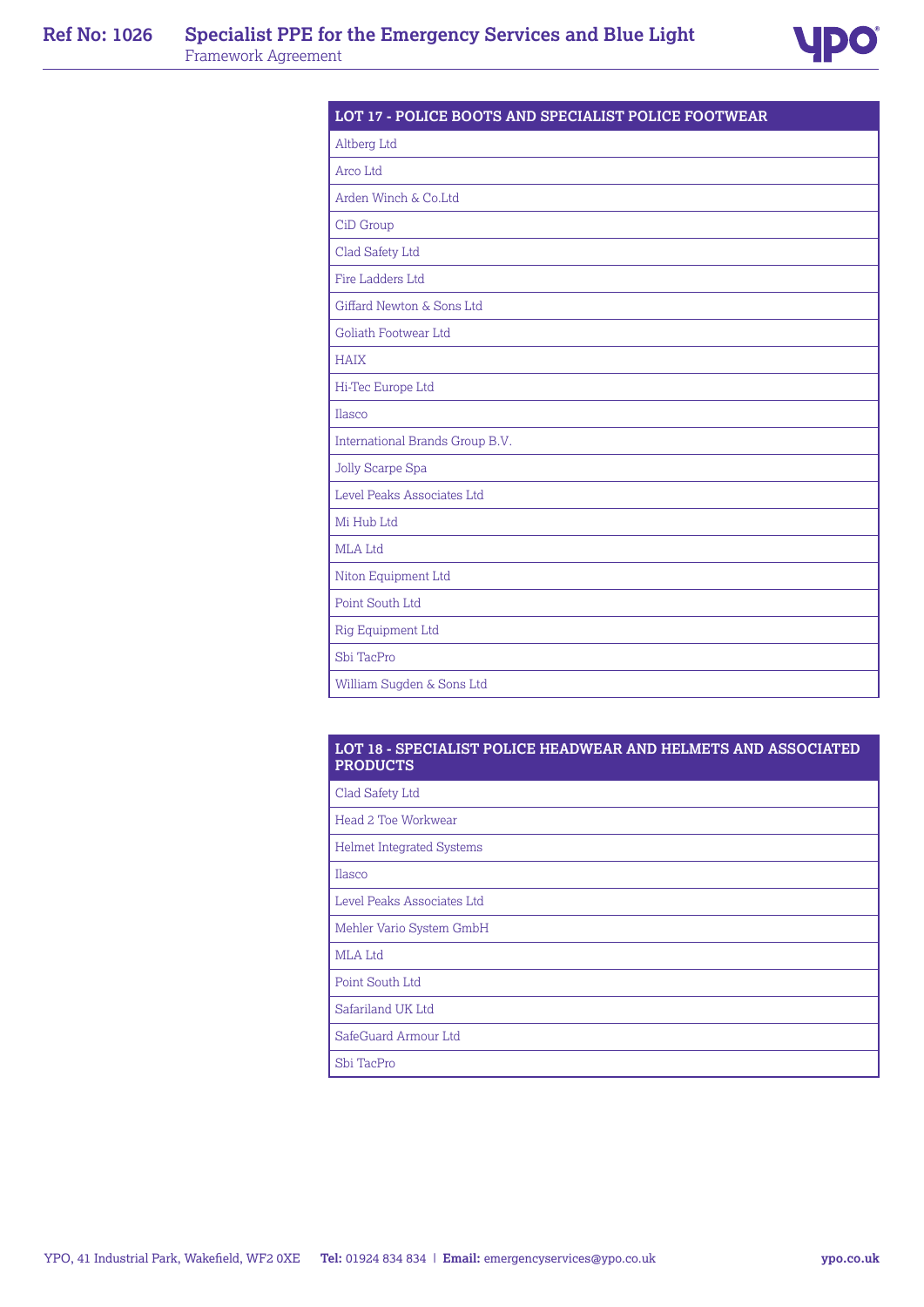

# **LOT 19 - SPECIALIST POLICE PPE - PUBLIC ORDER PROTECTIVE CLOTHING**

Ballyclare Ltd

Derby Unitex Ltd

DMS Protective Equipment Ltd

Flamepro Global Ltd

Head 2 Toe Workwear

Mi Hub Ltd

MLA Ltd

Niton Equipment Ltd

Rig Equipment Ltd

| LOT 20 - BODY ARMOUR (INCLUDING MANAGED SERVICE OPTION) |
|---------------------------------------------------------|
|                                                         |

Arco Ltd

Head 2 Toe Workwear

Ilasco

Level Peaks Associates Ltd

Mehler Vario System GmbH

Mi Hub Ltd

MLA Ltd

Niton Equipment Ltd

Point South Ltd

Safariland UK Ltd

SafeGuard Armour Ltd

Venari Group Ltd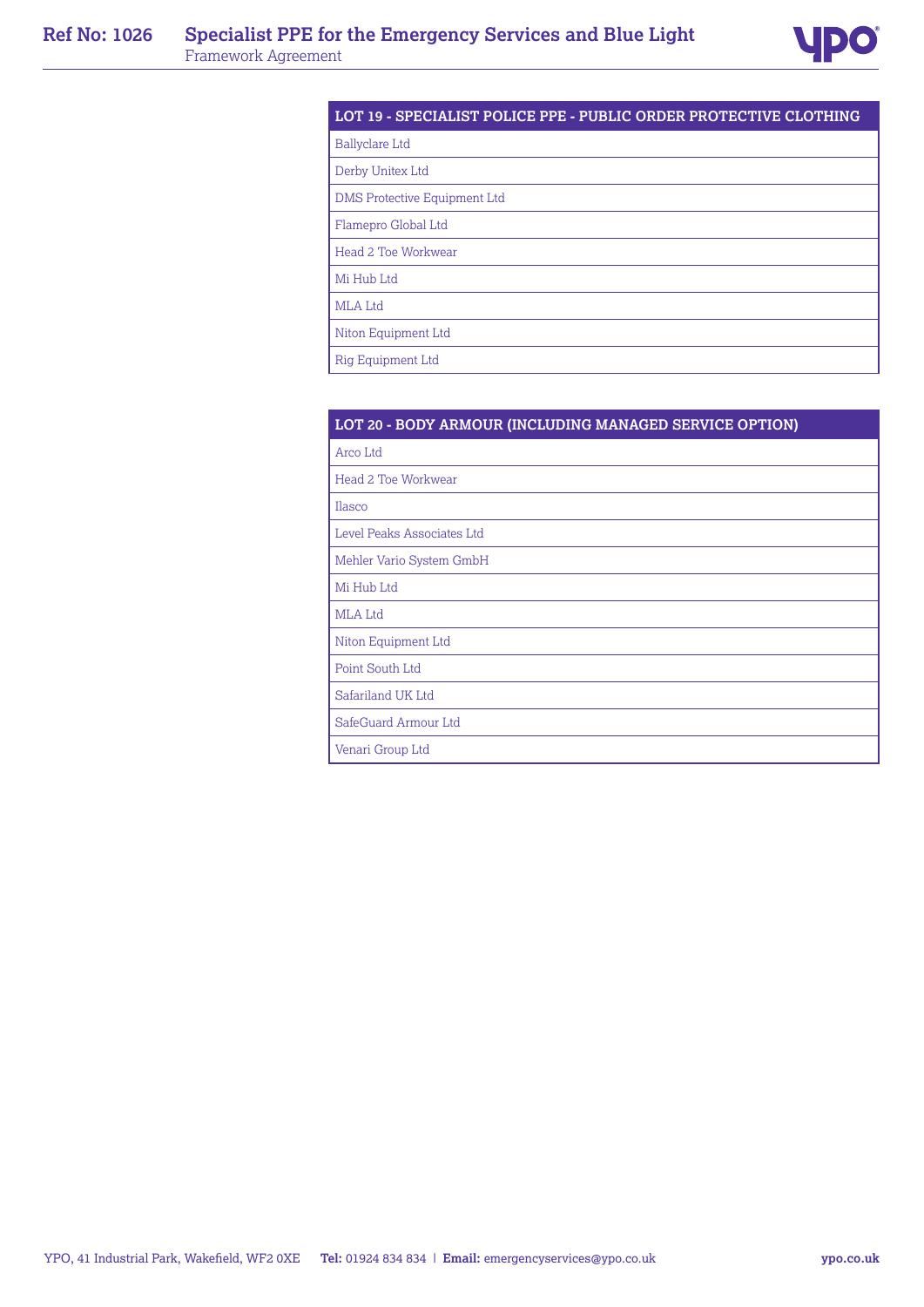

| Arco Ltd                     |  |
|------------------------------|--|
| Arden Winch & Co.Ltd         |  |
| <b>Ballyclare Ltd</b>        |  |
| Bennett Safetywear Ltd       |  |
| CiD Group                    |  |
| Clad Safety Ltd              |  |
| Derby Unitex Ltd             |  |
| Fire Ladders Ltd             |  |
| Flamepro Global Ltd          |  |
| Head 2 Toe Workwear          |  |
| Hunter Apparel Solutions Ltd |  |
| Ilasco                       |  |
| Level Peaks Associates Ltd   |  |
| Mi Hub Ltd                   |  |
| MLA Ltd                      |  |
| Niton Equipment Ltd          |  |
| Point South Ltd              |  |
| Rig Equipment Ltd            |  |
| Sbi TacPro                   |  |
| Venari Group Ltd             |  |
| William Sugden & Sons Ltd    |  |

# **LOT 22 - MOUNTED BRANCH PPE**

Mi Hub Ltd

MLA Ltd

# **LOT 23 - AMBULANCE TECHNICIAN HELMETS AND ASSOCIATED PRODUCTS**

Draeger Safety UK Ltd Fire Ladders Ltd Flamepro Global Ltd Ilasco Mi Hub Ltd MSA [GB] Ltd Point South Ltd Rosenbauer UK Plc Venari Group Ltd Vimpex Ltd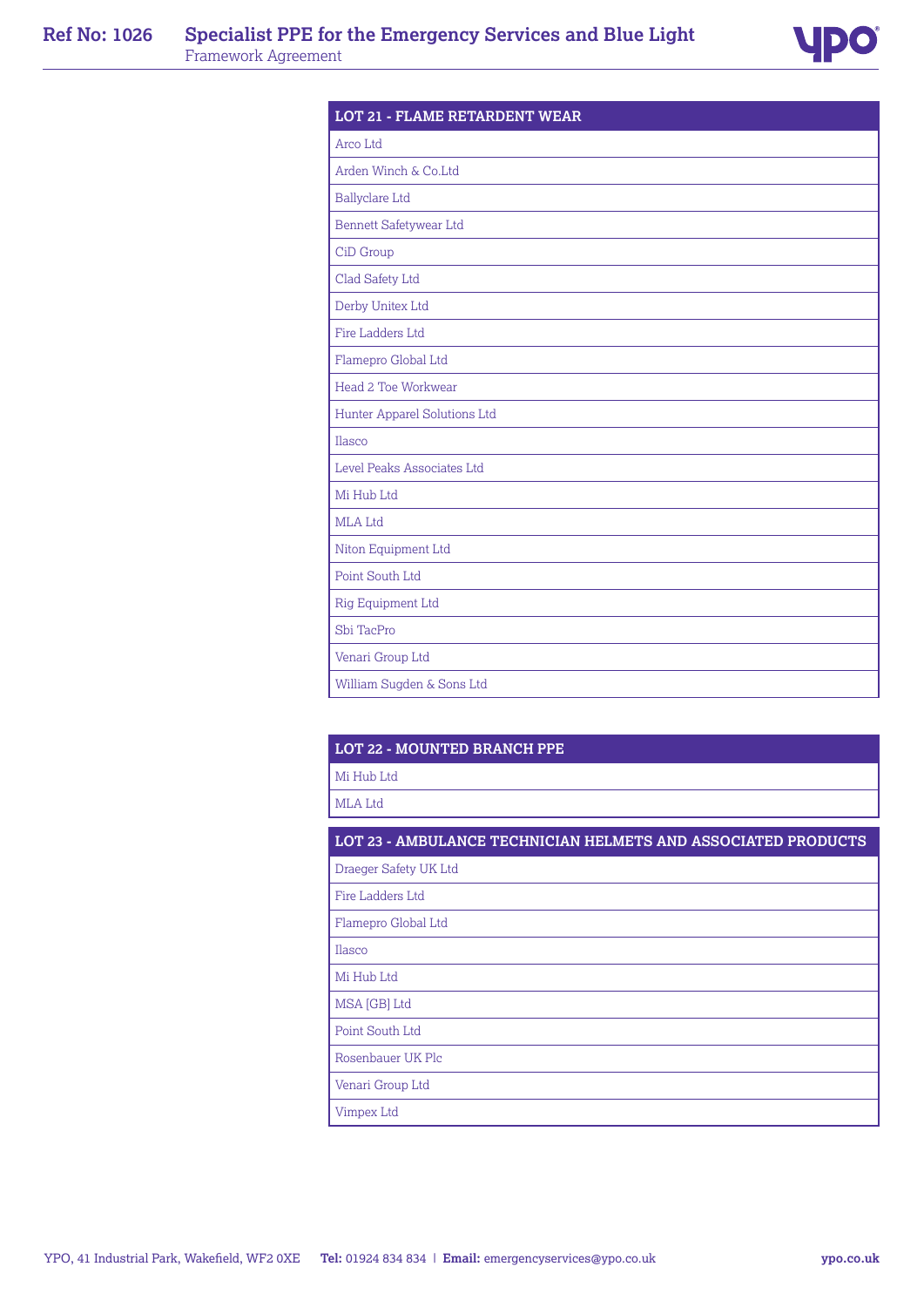

# How to award/call-off from the framework

To access the framework agreement, customers should complete and return the Non-Disclosure and Customer Access Agreement.

#### **Further competition**

Evaluation must be fair and transparent, and the methodologies used to evaluate must be provided to the suppliers/providers within the further competition documentation. YPO can help customers produce specifications, qualitative questions, pricing schedules and evaluation criteria to undertake a further competition. Clarification responses, evaluation of further competition submissions, drafting of award letters and contracts and applicable Contract Award Notices are elements of the process that will need to be completed by the customer. Customers must inform YPO of the outcome of any further competition they undertake themselves.

When running a further competition, customers should award based on the most economically advantageous tender and must provide suppliers/providers with the methodology behind the evaluation, including the evaluation criteria and the weightings that are applied.

The selection/award criteria used to establish the framework agreement was:

| <b>CRITERION</b>                                                                                                                                                                                                                                                                                                                                                                                                                               | <b>PERCENTAGE</b><br>WEIGHTINGS |
|------------------------------------------------------------------------------------------------------------------------------------------------------------------------------------------------------------------------------------------------------------------------------------------------------------------------------------------------------------------------------------------------------------------------------------------------|---------------------------------|
| <b>COST</b><br>50% - The full weighting will be opened for evaluation by the customer<br>at further competition stage                                                                                                                                                                                                                                                                                                                          | 50%                             |
| <b>OUALITY</b><br>40% is the overall weighting for quality. At further competition stage<br>30% of the ITT score will be reopened by the customer for quality<br>evaluation which could include (but not limited to) specification,<br>samples, customer service, delivery, sustainability and capacity and<br>capability. The remaining 10% will be taken through from ITT stage.<br>This will constitute the full 40% available for quality. | 40%                             |
| <b>SOCIAL VALUE</b><br>10% - Unless the tendering authority wishes to reopen this weighting<br>and ask further questions, the full score will be taken from the ITT<br>evaluation.                                                                                                                                                                                                                                                             | 10%                             |

YPO envisages that the quality award criteria may be made up of (but not limited to) the questions under the areas listed below:

- Quality of garments and services
- Customer service and account management
- Delivery and lead times
- Innovation and added value

Terms and conditions Suppliers/providers awarded to the framework agreement have agreed to and signed YPO's standard Terms and Conditions. These can be amended by the CA and supplier/ provider by mutual agreement to include additional terms to supplement the standard Terms and Conditions. A variation form is included in the standard Terms and Conditions document to allow customers and suppliers/providers to amend any terms if required.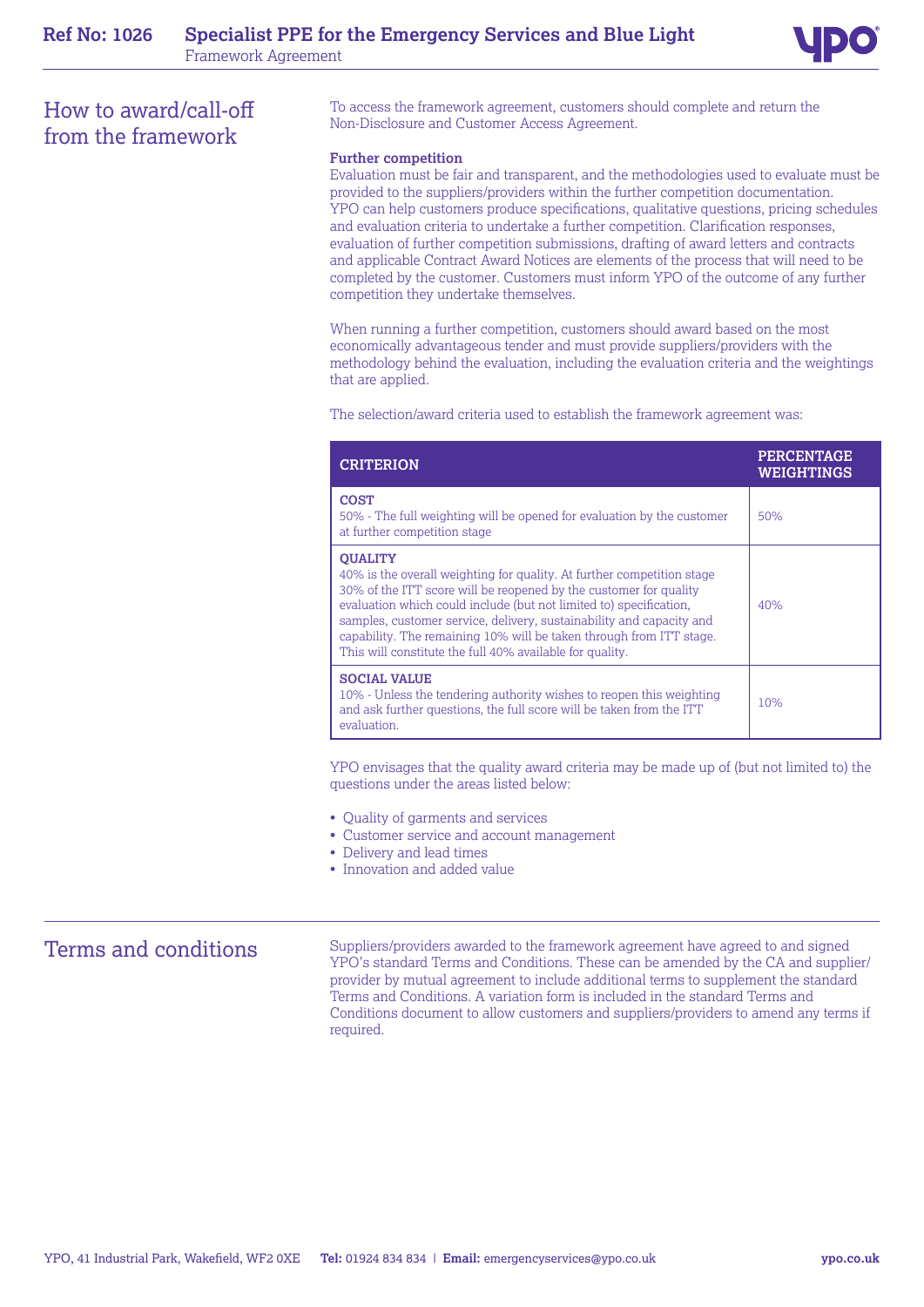# Contact information

For further information or to discuss individual requirements, please use the contact details below:

## **Laura Megson**

Assistant Category Buyer | Emergency Services and Blue Light Tel: **07552 320 097** | Email: **laura.megson@ypo.co.uk**

# **Andy Perrins**

Category Manager | Social Care and Emergency Services Tel: **07741 660 261** | Email: **andy.perrins@ypo.co.uk**